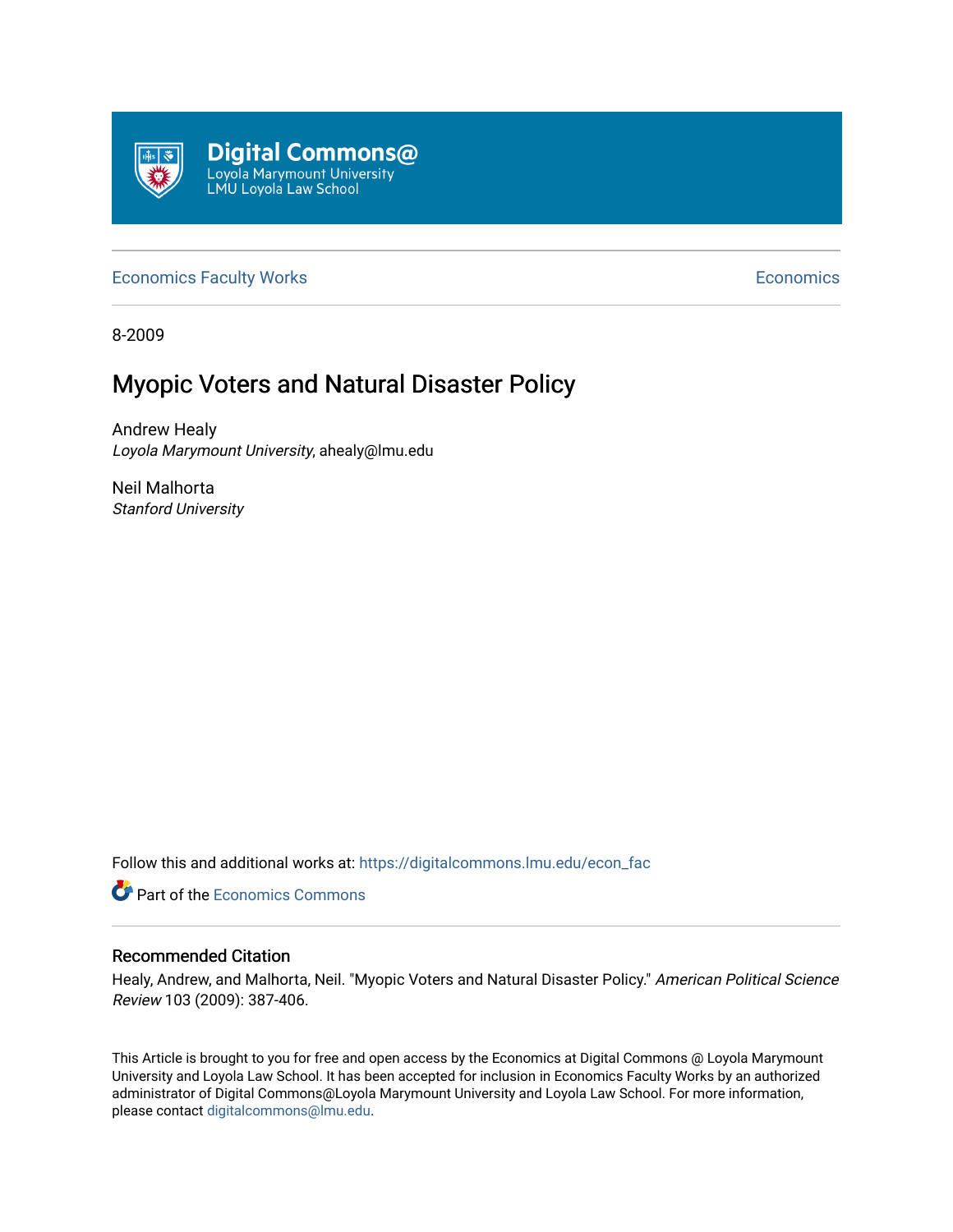doi:10.1017/S0003055409990104

# **Myopic Voters and Natural Disaster Policy** ANDREW HEALY *Loyola Marymount University* NEIL MALHOTRA *Stanford University*

 $\sum o\text{ voters effectively hold elected officials accountable for policy decisions? Using data on natural  
dissaters, government spending, and election returns, we show that voters reward the incumbent  
presidental party for delivering disaster relief spending, but not for investing in disaster pre-  
paredness spending. These inconsistencies distort the incentives of public officials, leading the government$ *disasters, government spending, and election returns, we show that voters reward the incumbent presidential party for delivering disaster relief spending, but not for investing in disaster preparedness spending. These inconsistencies distort the incentives of public officials, leading the government to underinvest in disaster preparedness, thereby causing substantial public welfare losses. We estimate that \$1 spent on preparedness is worth about \$15 in terms of the future damage it mitigates. By estimating both the determinants of policy decisions and the consequences of those policies, we provide more complete evidence about citizen competence and government accountability.*

**D**o voters effectively hold elected officials accountable for policy decisions? Studies of political behavior are divided on their views of voter competence, not only in the domain of vote choice but also in the domain of attitude formation. On the one hand, The Michigan School conceived of the public as myopic, uninformed (Campbell et al. 1960), and lacking an organized belief system of political attitudes (Converse 1964). Subsequent research showed that voters lack political knowledge (Delli Carpini and Keeter 1996), possess misinformation (Kuklinski et al. 2000), and often make seemingly irrational electoral decisions (Bartels 2008; Caplan 2007; Lau and Redlawsk 2006). Although not always explicitly demonstrated, these studies suggest that voter incompetence is normatively undesirable because it reduces social welfare.

On the other hand, Key (1966) argued that the electorate is "responsible," in that citizens often vote to reward or punish the incumbent administration for its stewardship of the country (Fiorina 1981; Kramer 1971). Even if voters are not fully informed, they can rely on information shortcuts such as cues and endorsements to make sensible decisions (Lupia 1994; Lupia and McCubbins 1998; Popkin 1991; Sniderman et al. 1991). The information market induced by electoral competition incentivizes politicians to provide voters with such information (Wittman 1995). Moving from the individual to the aggregate level, Page and Shapiro (1992) argued that even if individual voters exhibit unsophisticated and unstructured conceptions of politics, collective preferences are well organized and respond sensibly and swiftly to government action and national events. These studies generally conclude that citizen competence is sufficient to the tasks of electoral accountability.

However, there exist important limitations in the evidence brought to bear by both sides in this debate on democratic competence. For example, studies of individual-level attitudes typically rely on secondary indicators of democratic competence, such as scores on political knowledge tests (e.g., Delli Carpini and Keeter 1996), correlations among survey responses as measures of "constraint" (e.g., Converse 1964), and experimental treatment effects of information cues and heuristics (e.g., Lupia and McCubbins 1998). Moreover, aggregate-level studies showing that voters respond to macroeconomic conditions at election time (e.g., Kramer 1971) or that mass public opinion is sensitive to changes in events (e.g., Gerber and Green 1998; Page and Shapiro 1992) generally contend that such patterns are evidence of rational response.<sup>1</sup> However, as Achen and Bartels (2004b, 2005) argued, this is not necessarily the case because voters may be reacting in ways that make little sense. Finally, the arguments of both the optimists and the pessimists suggest that levels of information (or lack thereof) among the public have social welfare consequences, but generally do not demonstrate their existence.

More broadly, the extant literature has not provided a full test of government accountability, in the sense that previous studies have not simultaneously examined (1) voters' responses to government policy, (2) incumbents' responses to public opinion, and (3) the welfare consequences of elite and mass behavior.

Andrew Healy is Assistant Professor of Economics, Loyola Marymount University, 1 LMU Drive, University Hall 4229, Los Angeles, CA 90045 (ahealy@lmu.edu).

Neil Malhotra is Assistant Professor of Political Economy, Stanford Graduate School of Business, Stanford University, 518 Memorial Way, Stanford, CA 94305 (malhotra\_neil@gsb.stanford.edu).

We thank seminar participants from George Mason University, UCLA, and the 2008 Midwest Political Science Association meetings for helpful suggestions. We also thank Bryan Caplan, Richard Fox, Peter Hinrichs, Saumitra Jha, Daniel Posner, Ken Shotts, Laura Stoker, Kate Emans Sims, and Eric Werker for comments on earlier drafts of this article. We particularly thank Farley Howell and Susan Waller of FEMA for helpful discussions. We acknowledge Gena Gammie and Christopher Paik for excellent research assistance. Finally, we greatly appreciate helpful comments from anonymous reviewers and the coeditors of the *APSR*.

<sup>&</sup>lt;sup>1</sup> The study of retrospective voting has mainly focused on economic conditions (e.g., Fiorina 1981; Kramer 1971; Lewis-Beck 1988). However, because the state of the national economy is the product of myriad factors, it is generally unclear how to interpret the empirical findings of economic voting in terms of accountability. For example, Alesina, Londregan, and Rosenthal (1993, 26) argued that "the analysis of growth gives no evidence that voters *should* use information about aggregate growth to learn about competence." Indeed, the fact that macroeconomic conditions are not temporally isolated, combined with the abstruse connections between government policy and the economy, make it difficult to evaluate the actions of both the public and politicians.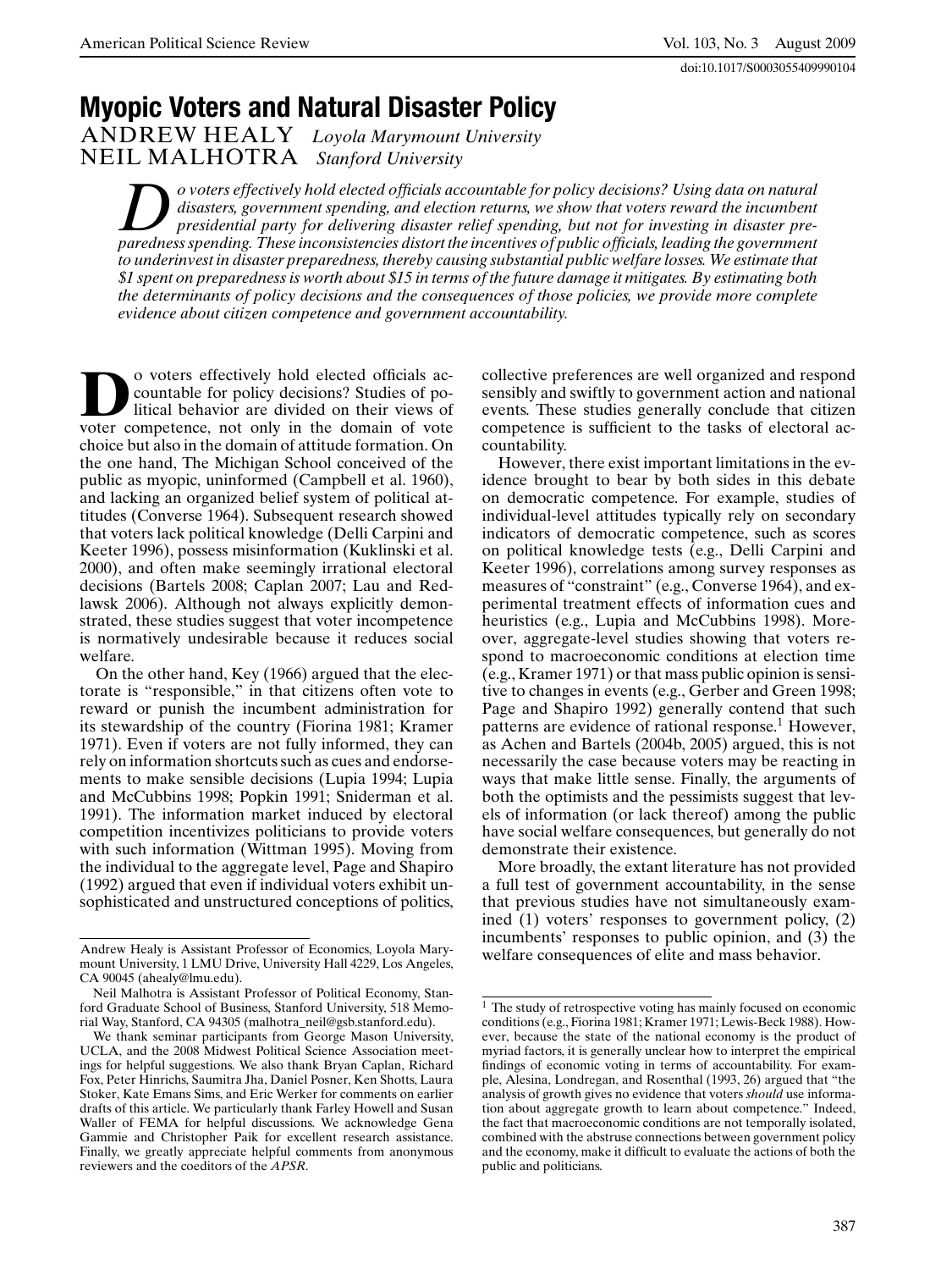This study develops a fuller test of citizen competence and political accountability via an examination of natural disasters—stochastic, exogenous events that offer a unique opportunity to assess the reciprocal relationship between government actions and voter responses. Disaster preparedness and response is an area in which we can actually estimate the effectiveness of specific policy decisions and voter responses to these policies. Our results show that voters significantly reward disaster relief spending, holding the incumbent presidential party accountable for actions taken *after* a disaster. In contrast, voters show no response at all, on average, to preparedness spending, even though investing in preparedness produces a large social benefit.2 We estimate that the average \$1 spent on disaster preparedness reduces future disaster damage by more than \$7 in a single election cycle, and that the total value of a dollar of preparedness spending for all future damage reduction is about \$15.

These empirical results address the limitations of extant scholarship described previously. First, by exploring electoral responses to government policies, we avoid secondary indicators, enhancing the ecological validity of our findings. Second, by examining the electoral consequences of specific government actions in response to stochastic events, we are able to disentangle voters' responses to events outside incumbents' control from their responses to incumbents' efforts to prevent or ameliorate the damages produced by those events. Accordingly, we build on studies that have also examined voter responses to random events (e.g., Achen and Bartels 2004a), but have only explored the direct effects of the events themselves. Third, we assess the social welfare consequences of voter decision making, allowing us to assess whether the observed (un)responsiveness is a sign of competence.

Our central finding is that voters offer scant incentive to presidents to pursue cost-effective preparedness spending, but do encourage them to send in the cavalry after damage has been done and lives have been lost. It is difficult to say how exactly preparedness and relief spending should be optimally balanced, but the evidence strongly suggests that the manner in which voters currently incentivize politicians—with essentially all weight on the latter—is anything close to optimal. How voters incentivize politicians helps explain why public policy has very strongly favored relief over preparedness, providing a partial account for the government's failure to take sufficient *ex-ante* measures to mitigate damages from events such as Hurricane Katrina and the 2008 California wildfires.

This article is organized as follows. In the next section, we present an overview of the theoretical issues underlying our analyses. The following section describes the data and discusses our empirical approach. The final two sections present the results and discuss their implications for the study of democratic accountability.

#### **BACKGROUND AND CONCEPTUAL FRAMEWORK**

In developing the theoretical basis for our analysis, we draw on the extant literature on two sets of relationships: (1) the effect of conditions and events on elections and voting behavior, and (2) the influence of voters' attitudes and behavior on policy making. We extend these literatures by empirically examining each direction of the relationship between voting behavior and policy decisions, whereas the existing literature has generally focused on mass behavior or elite institutions in isolation.

As described previously, the bulk of the literature on retrospective voting and electoral accountability has explored how voters hold governments accountable for economic conditions (e.g., Fiorina 1981; Gomez and Wilson 2006; Hibbing and Alford 1981; Kinder and Kiewiet 1979; Kramer 1971; Lewis-Beck 1988; Rudolph 2003a, 2003b; Stein 1990). Scores of studies have found evidence that economic conditions affect voting behavior, both in the United States and internationally, using both individual-level and aggregate data. Voters tend to reelect incumbents who have been stewards of healthy economies and tend to vote them out during times of economic hardship.

Recognizing the limitations of analyzing macroeconomic conditions, some more recent empirical research has explored retrospective voting in noneconomic domains. Achen and Bartels (2004a) found that voters punish incumbents in response to droughts, floods, and other natural disasters. Malhotra and Kuo (2008) explored partisan bias in attributing blame to government officials following Hurricane Katrina. Grose and Oppenheimer (2007) and Karol and Miguel (2007) observed that military deaths harm incumbents' reelection prospects. Berry and Howell (2007) found that citizens vote against incumbent school board members in response to falling test scores, but only when the media make education issues salient in voters' minds.

Another body of research has argued that government policies are strongly driven by politicians' desires for reelection. Even if politicians have higher-minded goals of pursuing sound and beneficial public policies, reelection is the proximate objective, and elections serve as a mechanism to select for "single-minded reelection seekers" (Mayhew 1974, 17). Previous scholarship has found evidence for this proposition, even in seemingly nonideological domains such as disaster relief and preparedness in which politicians might not be expected to pander to narrow constituencies. For example, Garrett and Sobel (2003) found that nearly half of all Federal Emergency Management Administration (FEMA) disaster relief payments were motivated by political considerations as opposed to need.<sup>3</sup> Besley

<sup>2</sup> To some extent, a wide range of government activities could be considered disaster preparedness under a looser definition of the term. For example, investments in sewage treatment may avert future public health calamities and may thus be considered disaster preparedness in that sense. Our focus in this article is on the class of natural events for which we are able to identify the effects of specific policy choices.

 $3 \text{ In a related vein}$ , Cohen and Werker (2008) described how factors ranging from a government's preferences to the localized nature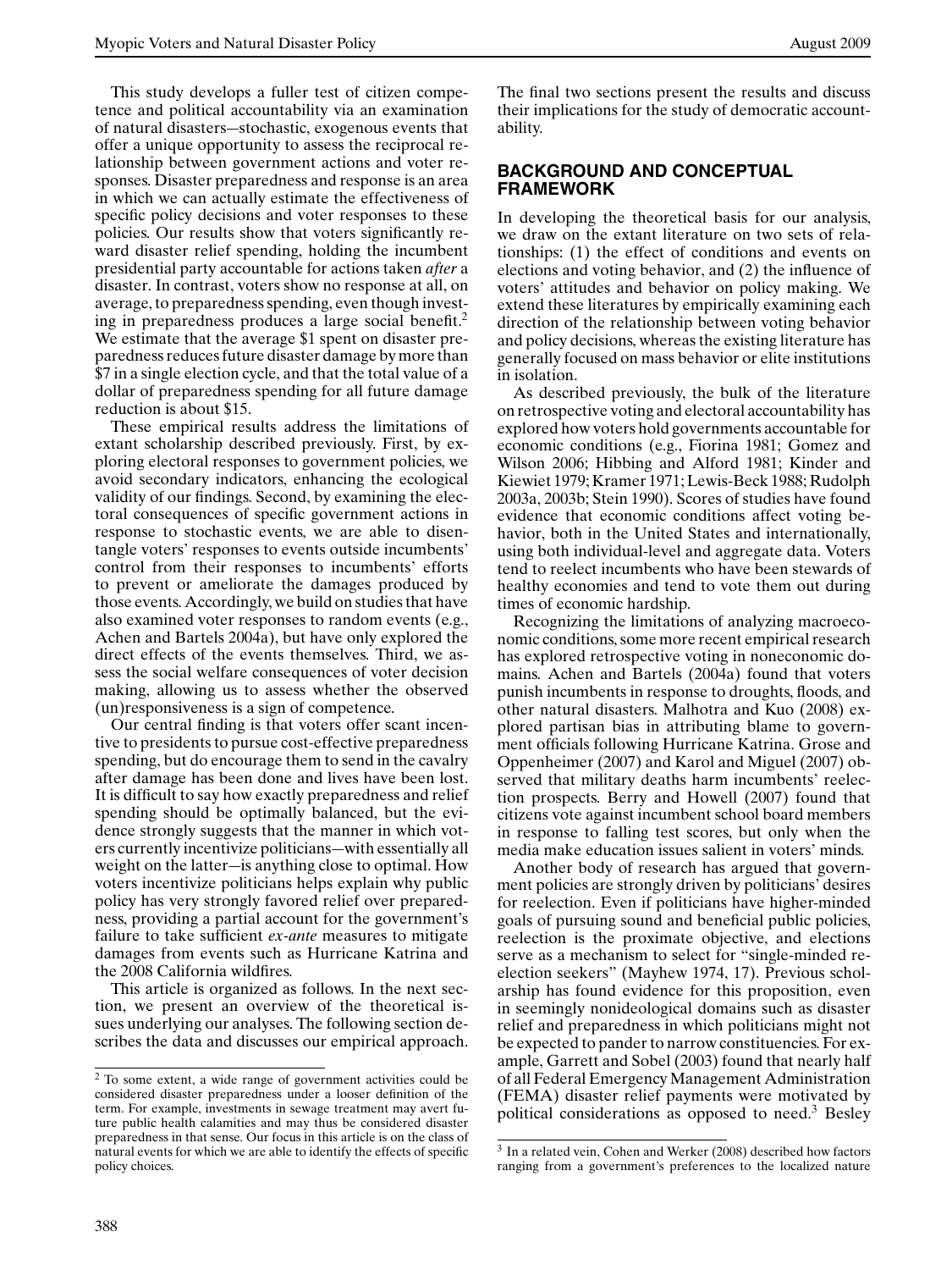and Burgess (2002) showed that politicians in India respond more aggressively to crises when there is greater media presence, arguing that an active media is important for creating electoral accountability. Even the decision to make a presidential disaster declaration, a prerequisite for the availability of federal aid in some cases, may be politically motivated (Sobel and Leeson 2006). Finally, Chen (2008) found evidence suggesting that FEMA may have strategically delivered grants to maximize vote share and buy turnout for the incumbent administration after the Florida hurricane season in 2004. Taken together, the extant literature underscores the importance of political motivations in determining how governments respond to disasters.

In this study, we tie together the research agenda on voters' reactions to government performance and the literature on the effect that electoral incentives have on public policy via an empirical analysis of natural disaster management and voter responses to federal government relief and preparedness initiatives. Although we focus primarily on voters' actions rather than the processes driving their behavior, previous research suggests several mechanisms that could explain why voters reward relief expenditures, but not preparedness spending.

*Collectiveness.* First, in our data, relief spending consists mostly of direct payments, whereas preparedness spending consists mainly of public goods, and voters may prefer receiving private goods to public ones (Green 1992; Lizzeri and Persico 2001; Sears and Citrin 1985). There is an extensive literature in political science that has argued that the United States is characterized by a high amount of universalistic support for particularistic spending, especially as compared to other developed countries (e.g., Ferejohn 1974; Levitt and Snyder 1997; McGillivray 2004; Shepsle and Weingast 1981; Stein and Bickers 1995), which may reflect the fact that voters particularly value this kind of spending. Citizens may prefer these highly targetable goods because they receive the whole of the particularistic benefit, but only partly share in the tax burden (e.g., Buchanan and Tullock 1962; Shepsle and Weingast 1981; Weingast, Shepsle, and Johnsen 1981).

*Observability and Media Priming.* Second, the benefits of preparedness spending may be difficult to observe and not realized immediately, whereas the benefits of relief spending are highly salient and immediate. Because citizens have been found to be disinterested in politics, and to possess little information about the specifics of public policies (e.g., Delli Carpini and Keeter 1996; Kuklinski et al. 2000), many may possess limited awareness of disaster preparedness policies.

In addition, the news media may be a mediating factor in what citizens observe. Because the media compete in a market, they are responsive to audience preferences (Mullainathan and Shleifer 2005). At the same time, they seek to gain professional prestige by

reporting on issues of high societal significance. Finally, politicians attempt to influence media coverage toward stories that bolster their image (Zaller 1999). These mechanisms may lead journalists to publicize dramatic relief efforts after newsworthy disasters take place, while not discussing more pedestrian preparedness efforts. Because the news media have been found to have the power to set the agenda on the issues that citizens use to evaluate politicians (e.g., Iyengar and Kinder 1987; Miller and Krosnick 2000), citizens may be primed to consider relief spending when evaluating government performance.

*Temporal Attribution.* Compared to preparedness expenditures, relief expenditures may be more easily attributable to the current administration, making it easier for the incumbent to claim credit for the spending (Chen 2008; Mayhew 1974). However, citizens may only appreciate successful preparedness expenditures after they successfully mitigate a disaster, which may be years after the incumbent leaves office. Hence, politicians may not be able to claim credit for preparedness projects.

*Counterfactual Calculation.* Citizens may weakly respond to preparedness projects because it is impossible for them to observe an important counterfactual: what would have been the impact of the disaster in the *absence* of the preparedness spending? Conversely, the counterfactual of relief spending is clearer. Individuals can more easily calculate the utility gains of receiving transfer payments.

*Shortsightedness.* Scholars of public choice have often pointed to "the shortsightedness effect," or the observation that public policies are often inefficient because politicians are incentivized to enact policies with short-term benefits and larger, long-term costs because of imminent reelection pressures (Gwartney et al. 2008; Sobel and Leeson 2006). Constituents may reward incumbents in the current election cycle for immediately enjoyed relief payments, but not for preparedness spending, because the associated benefits may occur with a lag. Moreover, citizens may heavily discount the future, meaning that they have preferences for shortsighted policies (Achen and Bartels 2004b).

# **EMPIRICAL STRATEGY AND DATA**

#### **Data**

We analyze data on voting behavior, disaster damage, and federal government spending for the 3,141 counties or county-equivalent units in the United States.<sup>4</sup> All regressions are run at the county level, and include

of most natural disasters can lead to underinvestment in disaster preparedness.

<sup>4</sup> The Census Bureau describes there being 3,141 counties and county-equivalent units in the United States (see www.census.gov/ Press-Release/www/releases/archives/facts\_for\_features\_special\_edi tions/000795.html), although other authors have cited the number as 3,155 (Ansolabehere, Gerber, and Snyder 2002). Parishes in Louisiana and boroughs in Alaska are equivalent to counties in the other 48 states. In addition to counties, there are some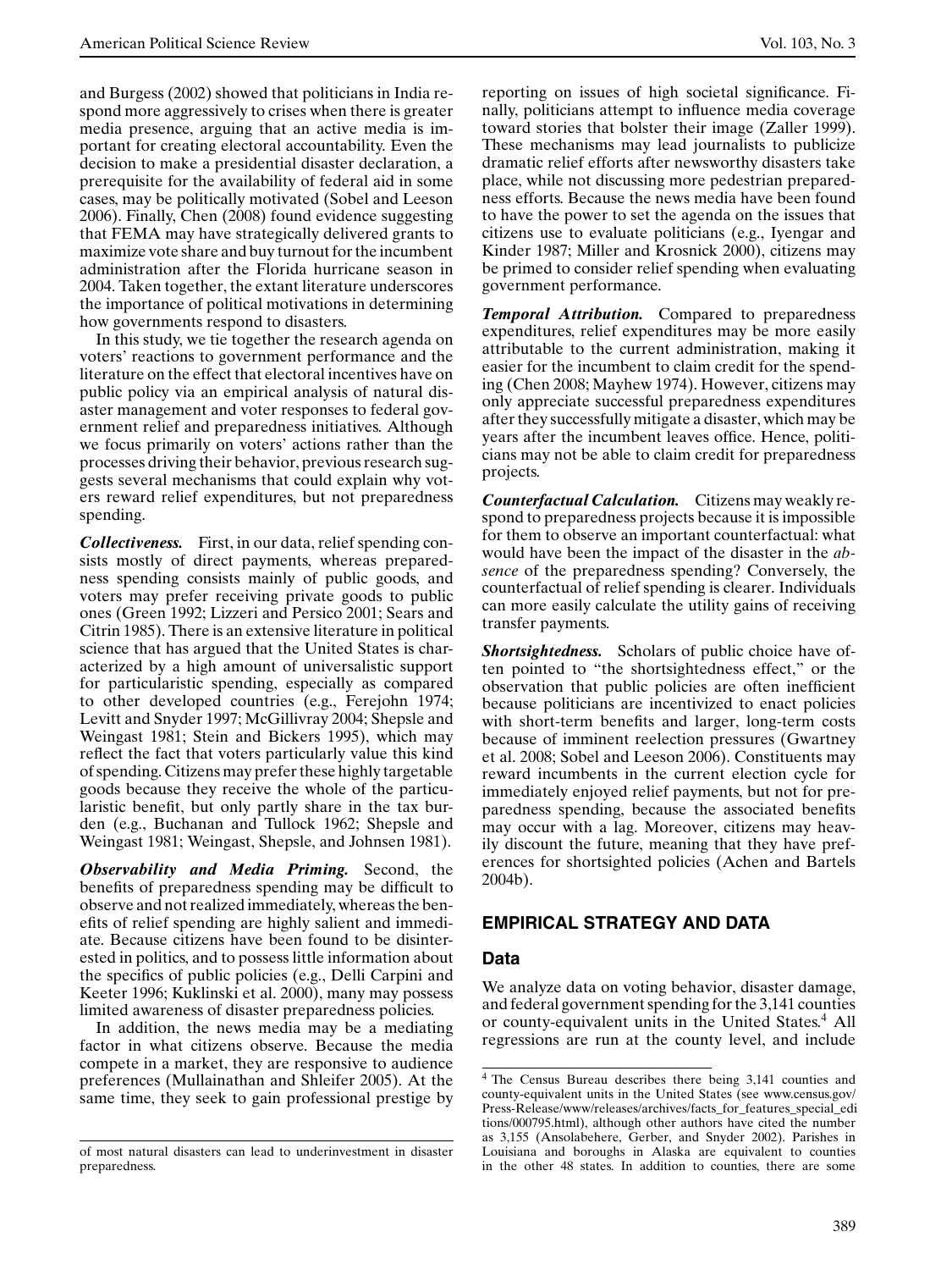both county and year fixed effects. We describe each of the data sources in detail in the Appendix, and we briefly introduce those sources here.

For the voting data, we focus on presidential election results because the executive branch has substantial control over providing relief and preparedness spending via FEMA and other agencies (Schneider 2008). To cover the same time frame as is encompassed by the spending data, we use the 1988 through 2004 election results to construct the dependent variables in the voting regressions. The 1984 election results are also included in the analysis because some of the regressions include the incumbent party's vote share in the previous election as a control. The election results from 1992 to 2004 come from Congressional Quarterly's Voting and Elections collection. The 1984 and 1988 results are from the Inter-university Consortium for Political and Social Research (ICPSR).

The spending data come from the Census Bureau's Consolidated Federal Funds Report (CFFR). The CFFR describes all federal expenditures in "the following categories: grants, salaries and wages, procurement contracts, direct payments for individuals, other direct payments, direct loans, guaranteed or insured loans, and insurance."5 Each spending item includes the county in which the expenditure occurs and a fivedigit code to identify the purpose of the spending. The first two digits of the spending code identify the agency (e.g., FEMA) doing the spending. The entire five-digit code describes the program under which the allocation was made. The Catalog of Federal Domestic Assistance (CFDA) contains names for each of the spending codes and more detailed descriptions of the spending programs in most cases. The catalog descriptions make it possible to identify both disaster relief spending and disaster preparedness spending.

In Table 1, we describe all programs that we have classified as relief or preparedness spending for which there are observations in the data, including the program name and, if it is available, a brief description of the program that is excerpted from the full description available from the CFDA. For some spending codes that appear to be disaster relief or preparedness, no expenditures actually occurred, and so we do not list those expenditure categories. As Table 1 shows, many of these expenditures were made by FEMA, but there are also expenditures from the Department of Commerce (DOC), Department of Health and Human Services (HHS), and six different expenditure categories under the U.S. Department of Agriculture (USDA).

The top panel of Table 1 refers to relief spending items, most of which consists of direct payments made to individuals, such as payments to farmers to compensate them for crop losses caused by natural disasters.<sup>6</sup>

The relief spending is *ex-post* in that it deals with the consequences of a disaster. As the headings suggest, these spending items would not be expected to have spillover mitigation effects, an expectation that is confirmed by the empirical results showing that relief does not affect future damage. Some, but not all, of the expenditure categories require a presidential disaster declaration. The bottom panel of Table 1 describes the government's *ex-ante* expenditures to either prepare for disasters or mitigate their impacts. These preparedness spending categories include items to increase flood protection, training of firefighters, and contingency planning for earthquakes and hurricanes. Preparedness spending consists of all spending under the categories described in Table 1 allocated in the

end within those three years. All spending data is at the county level. This is sensible because the executive branch has significant discretion in specifying narrow geographic boundaries for disaster-affected areas (Schneider 2008). In the analysis, we focus on the aggregate relief and preparedness spending that the federal government allocates in a given unit of time.

three years preceding an election, and we also separately examine individual spending items that start and

Following the September 11 attacks, there was a dramatic increase in preparedness spending devoted to firefighting under the Assistance to Firefighters Grant Program. Although the vast majority of these grants were administered by the Department of Homeland Security's Office for State and Local Government Coordination and Preparedness, which is responsible for coordinating preparation for terrorism, many of the purchases made under the program could also be useful in dealing with natural disasters. Because it is unclear whether these expenditures should be included in preparedness spending for natural disasters, we conducted our analyses both including and excluding these expenditures. We present summary statistics that both include and exclude this spending, but exclude it when estimating the regression models. The parameter estimates are very similar to those obtained by including the grants, both in terms of statistical significance and substantive meaning.

One concern about our focus on federal preparedness is that states sometimes engage in preparedness spending, and therefore, voters may reward state officials as opposed to federal officeholders for

county-equivalent units that consist of census areas in Alaska, along with independent cities that have no county affiliation and are primarily in Virginia.

<sup>5</sup> The Census Bureau description of the data can be found at www. census.gov/govs/www/cffr.html.

<sup>6</sup> The Department of Agriculture (DOA) and Small Business Administration (SBA) administer loan programs in response to disasters

that we do not include in the spending measures. The average annual expenditure under the DOA's and SBA's loan programs was \$1.81 billion in January 2008 dollars, or about 60% of the amount spent annually on relief grants to individuals and local governments. We include only grants to individuals and local governments to construct our measure of disaster relief.

<sup>7</sup> Due to concerns about changes in spending classification for preparedness, we estimated our regressions by sequentially eliminating election cycles and found that the coefficient for preparedness did not substantially or significantly change. Eliminating the 1988 through 2004 election cycles in turn produces the following coefficients and standard errors for the effect of preparedness on incumbent party vote share: −.135 (.104), −.061 (.100), −.147 (.103), −.189 (.117), and .007 (.092).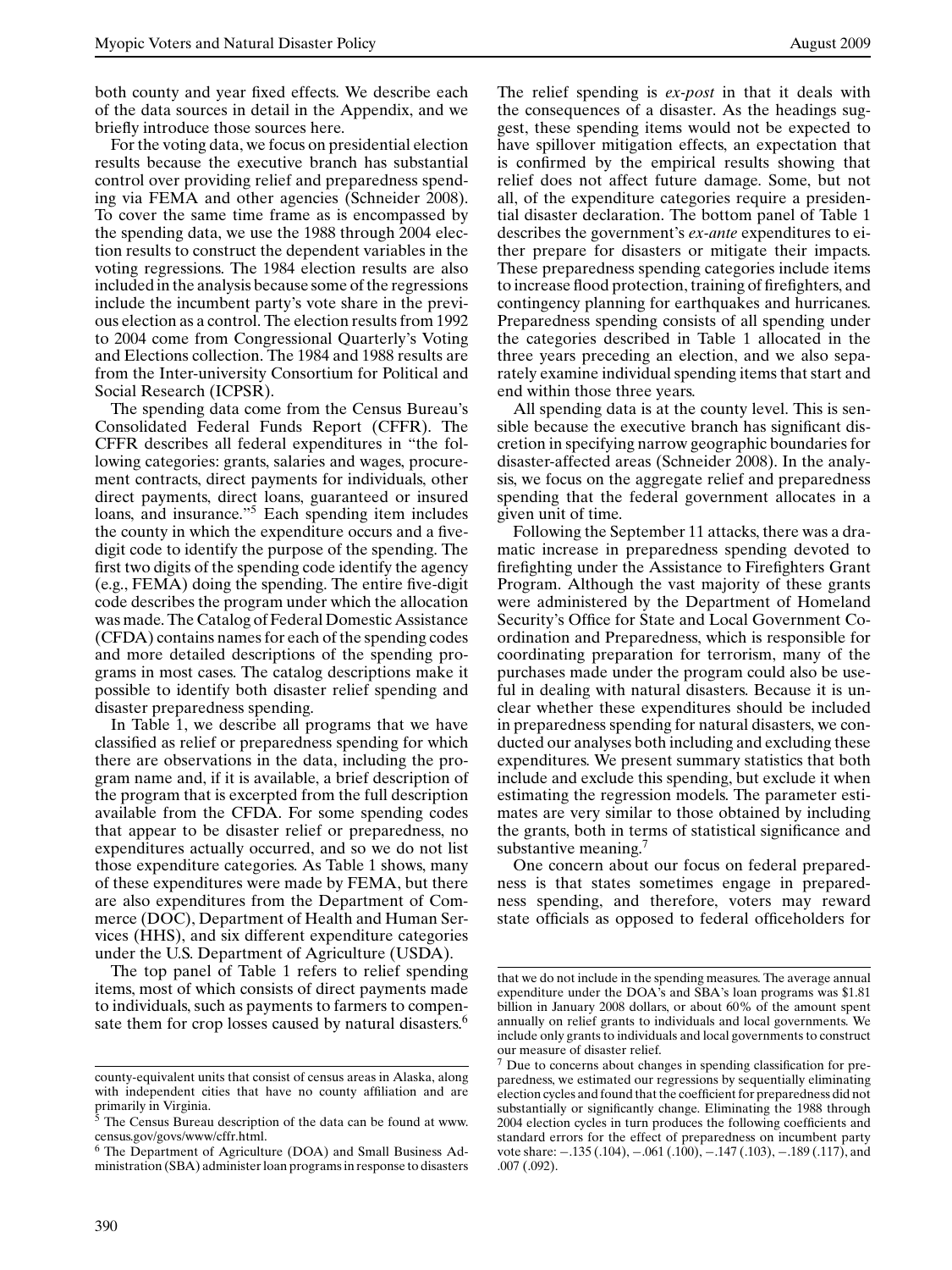# **TABLE 1. Disaster Spending and Relief Categories**

| Catalog of<br><b>Federal Domestic</b><br>Assistance Code | Name                                                                                                                                           | Description                                                                                                                                                                                     |
|----------------------------------------------------------|------------------------------------------------------------------------------------------------------------------------------------------------|-------------------------------------------------------------------------------------------------------------------------------------------------------------------------------------------------|
| Relief spending                                          |                                                                                                                                                |                                                                                                                                                                                                 |
| 10.054 (USDA)                                            | <b>Emergency Conservation Program</b>                                                                                                          | " to rehabilitate farmlands damaged by wind erosion,<br>floods, hurricanes, or other natural disasters"                                                                                         |
| 10.073 (USDA)                                            | Crop Disaster Program                                                                                                                          | " to provide disaster assistance to producers who suffered<br>crop losses in the 2000 crop year because of adverse<br>weather conditions"                                                       |
| 10.077 (USDA)                                            | Livestock Compensation Program                                                                                                                 | " immediate assistance to livestock producers in counties<br>that have received primary disaster designation due to<br>drought"                                                                 |
| 10.082 (USDA)                                            | Tree Assistance Program                                                                                                                        | " assistance to tree, bush and vine owners who have trees,<br>bushes or vines lost by a natural disaster"                                                                                       |
| 10.444 (USDA)                                            | Direct Housing: Natural Disaster<br><b>Loans and Grants</b>                                                                                    | "To assist qualified recipients to meet emergency assistance<br>needs resulting from natural disaster"                                                                                          |
| 10.445 (USDA)                                            | Direct Housing: Natural Disaster                                                                                                               | "To assist qualified lower income rural families to meet<br>emergency assistance needs resulting from natural<br>disaster to buy, build, rehabilitate, or improve dwellings in<br>rural areas." |
| 11.477 (DOC)                                             | <b>Fisheries Disaster Relief</b>                                                                                                               | "To deal with commercial fishery failures due to fishery<br>resource disasters Disaster causes may be (a) natural;<br>(b) man-made"                                                             |
| 83.516 (FEMA)                                            | Disaster Assistance: general<br>heading, split into more specific<br>categories in 1997                                                        |                                                                                                                                                                                                 |
| 83.542 (FEMA)                                            | Fire Suppression Assistance                                                                                                                    | "To provide grants to States, Indian tribal governments and<br>local governments for the mitigation, management, and<br>control, of any fire"                                                   |
| 83.543 (FEMA)<br>83.544 (FEMA)                           | Individual and Family Grants<br><b>Public Assistance Grants</b>                                                                                | "To assist State and local governments in recovering from the<br>devastating effects of disasters by providing assistance for<br>debris removal"                                                |
| 93.003 (HHS)                                             | <b>Public Health and Social Services</b><br><b>Emergency Fund</b>                                                                              | "To provide supplemental funding for public health and social<br>service emergencies."                                                                                                          |
| Preparedness spending                                    |                                                                                                                                                |                                                                                                                                                                                                 |
| 10.904 (USDA)                                            | Watershed Protection and Flood<br>Prevention                                                                                                   | "To provide technical and financial assistance in carrying out<br>works of improvement to protect, develop, and utilize the<br>land and water resources in watersheds."                         |
| 12.101 (DOD)                                             | <b>Beach Erosion Control Projects</b>                                                                                                          | "To control beach and shore erosion"                                                                                                                                                            |
| 12.106 (DOD)<br>15.031 (DOI)                             | <b>Flood Control Projects</b><br>Indian Community Fire Protection                                                                              | "To reduce flood damages" (Army Corps of Engineers)<br>"To provide funds to perform fire protection services for Indian<br>Tribal Governments"                                                  |
| 16.006 (DOJ)                                             | Municipal Fire and Emergency<br>Services Domestic<br>Preparedness Equipment<br>Support Program                                                 |                                                                                                                                                                                                 |
| 16.559 (DOJ)                                             | Local Firefighting and Emergency<br>Services Training                                                                                          |                                                                                                                                                                                                 |
| 83.009, 83.405<br>(FEMA),<br>97.018 (DHS)                | National Fire Academy Training<br>Assistance                                                                                                   | "To provide travel stipends to students attending [National<br>Fire] Academy courses."                                                                                                          |
| 83.203, 83.505,<br>83.520, 83.521,<br>83.535 (FEMA)      | <b>Emergency Management</b><br><b>Performance Grants</b>                                                                                       | "To assist the development, maintenance, and improvement<br>of State and local emergency management capabilities"                                                                               |
| 83.411 (FEMA),<br>97.019 (DHS)<br>83.506 (FEMA)          | National Fire Academy<br><b>Educational Program</b><br>Earthquake and Hurricane Loss<br><b>Study and Contingency</b><br><b>Planning Grants</b> | "To increase the professional level of the fire service and<br>others responsible for fire prevention and control."                                                                             |
| 83.519 (FEMA)<br>83.536 (FEMA),<br>97.029 (DHS)          | Hazard Mitigation Assistance<br>Flood Mitigation Assistance                                                                                    | "To assist States and communities in implementing measures<br>to reduce or eliminate the long-term risk of flood damage to<br>building"                                                         |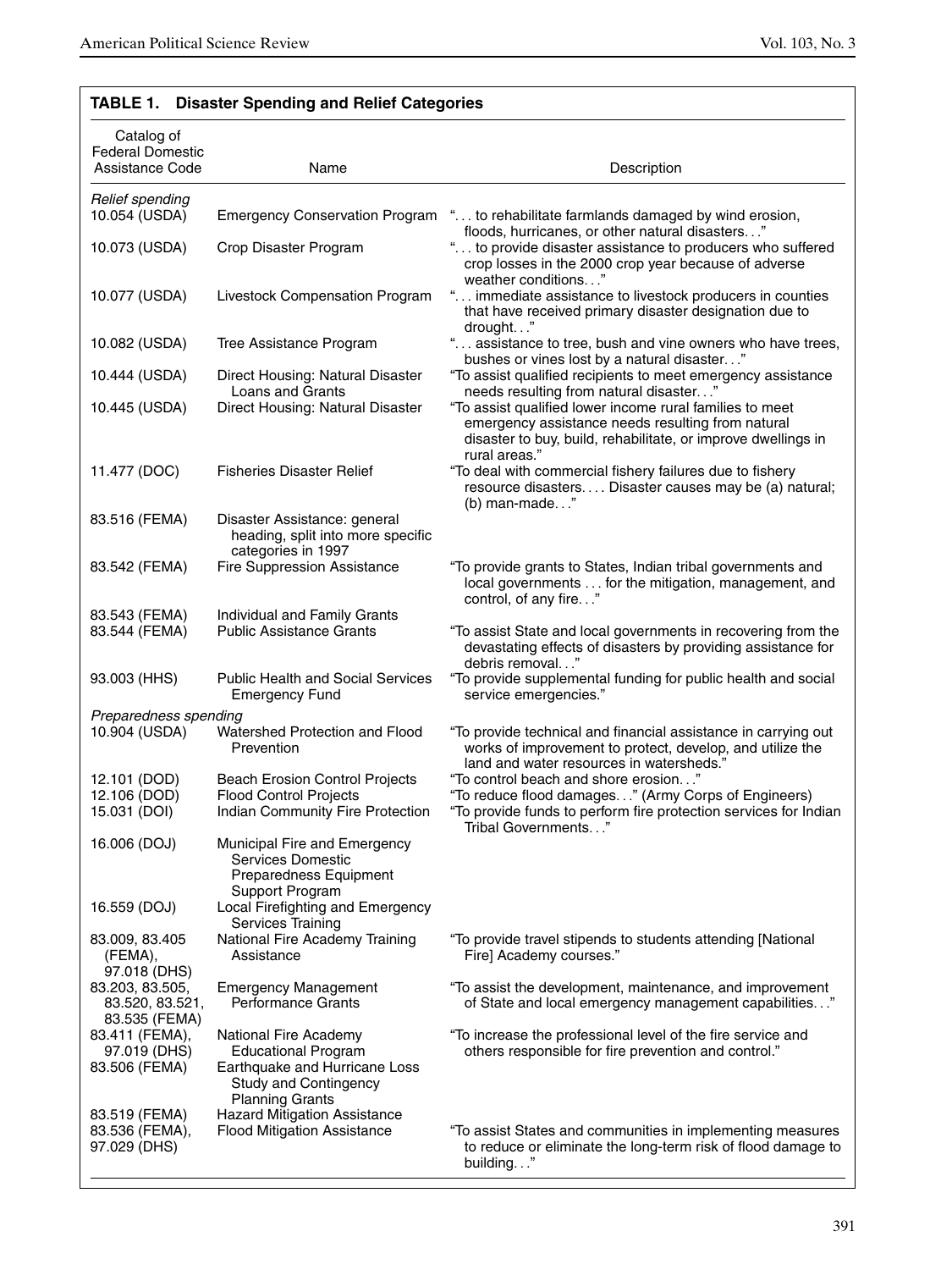| Catalog of<br><b>Federal Domestic</b><br>Assistance Code | Name                                      | Description                                                                                                                                                                           |
|----------------------------------------------------------|-------------------------------------------|---------------------------------------------------------------------------------------------------------------------------------------------------------------------------------------|
| 83.548 (FEMA),<br>97.039 (DHS)                           | <b>Hazard Mitigation Grant</b>            | "To provide States and local governments financial assistance<br>to implement measures that will permanently reduce or eli-<br>minate future damages and losses from natural hazards" |
| 83.553 (FEMA),<br>97.043 (DHS)                           | <b>State Fire Training Systems Grants</b> | "To provide financial assistance to State Fire Training<br>Systems"                                                                                                                   |
| 83.554 (FEMA),<br>97.044 (DHS)                           | Assistance to Firefighters Grant          | "To provide financial assistance directly to fire departments<br>and nonaffiliated EMS organizations to enhance their<br>capabilities with respect to fire and fire-related hazards." |
| 97.045 (DHS)                                             | <b>Cooperating Technical Partners</b>     | "To increase local involvement in, and ownership of, the<br>development and maintenance of flood hazard maps"                                                                         |

preparedness expenditures. Moreover, federal grants to the states may be directed by subnational governments, meaning that state and local governments should be held responsible by voters.We are not greatly concerned by these possibilities for two main reasons. First, federal disaster preparedness grants are, by and large, narrowly targeted to particular geographic areas (Birkland and Waterman 2008). Second, the bulk of state spending comes in the form of matching grants for federal expenditures (Carafano and Mayer 2007; Jordan 2006). In sum, disaster preparedness and management is a coordinated effort in the United States, both fiscally and logistically. During the time period examined in this analysis, the federal government has maintained a significant role in disaster mitigation, preparedness, relief, and recovery in the wake of the Stafford Act of 1988. Still, we examined the possibility that state officials are rewarded for federal relief and preparedness expenditures. Those results (not reported) show that voters do not significantly reward governors for federal relief or preparedness spending.

To supplement the spending data, we use the comprehensive data on natural disasters contained in the Spatial Hazard Events and Losses Database for the United States (SHELDUS), collected by the Hazards and Vulnerability Research Institute at the University of South Carolina. The database contains estimates of the amounts of damage to property and crops caused by natural disasters. Among the events included in the data are severe thunderstorms, earthquakes, hurricanes, tornadoes, fires, and floods. All events that caused damages of at least \$50,000 are included in the database.

We combine the voting, spending, and disaster damage data in each county for which it is possible to do so.<sup>8</sup> For some disasters, the SHELDUS database does not break damage down by county. For example, if a disaster affected ten counties and caused a total of \$1 million in damage and two fatalities, the database will simply express damage as \$100,000 and fatalities as .2 for each of the ten counties. Because damage is apportioned evenly for the ten counties, this has the effect of making per-capita damage appear larger for small counties, as they are allocated the same amount of damage as larger counties, with the damage being spread out over fewer people. To deal with this issue, we have taken the total damage associated with each individual disaster and apportioned it according to the population in each affected county. Continuing with the previous example, if a county has 1% of the combined population in the ten affected counties, we would assign 1% of the damage (here, \$10,000) to that county. Our results remain essentially the same whether we use this measure of damage or the measure obtained by apportioning damage equally to all affected counties.

# **Empirical Strategy**

To estimate a county's preferences for the incumbent party at time *t*, we use the percentage of the presidential vote for the incumbent party in the county, *c*, which we denote by *IncumVote<sub>ct</sub>*. Results are nearly identical using the incumbent party's share of the two-party vote, which is to be expected because we include year fixed effects that will account for the overall strength of third-party opposition in a given year.

To measure disaster relief spending, we use the total relief spending in a state in the three years preceding an election. Total relief spending is the sum of all spending in the expenditure categories listed under relief spending in Table 1. To deal with the heavy skew in the spending measures, we follow other authors (e.g., Ansolabehere, Gerber, and Snyder 2002) and convert the spending measures into logarithms. The spending measure that we use is the logarithm of per-capita spending plus one. The one is added so that, when

<sup>&</sup>lt;sup>8</sup> Because Alaska does not report election results at the county level, it is excluded from the analysis.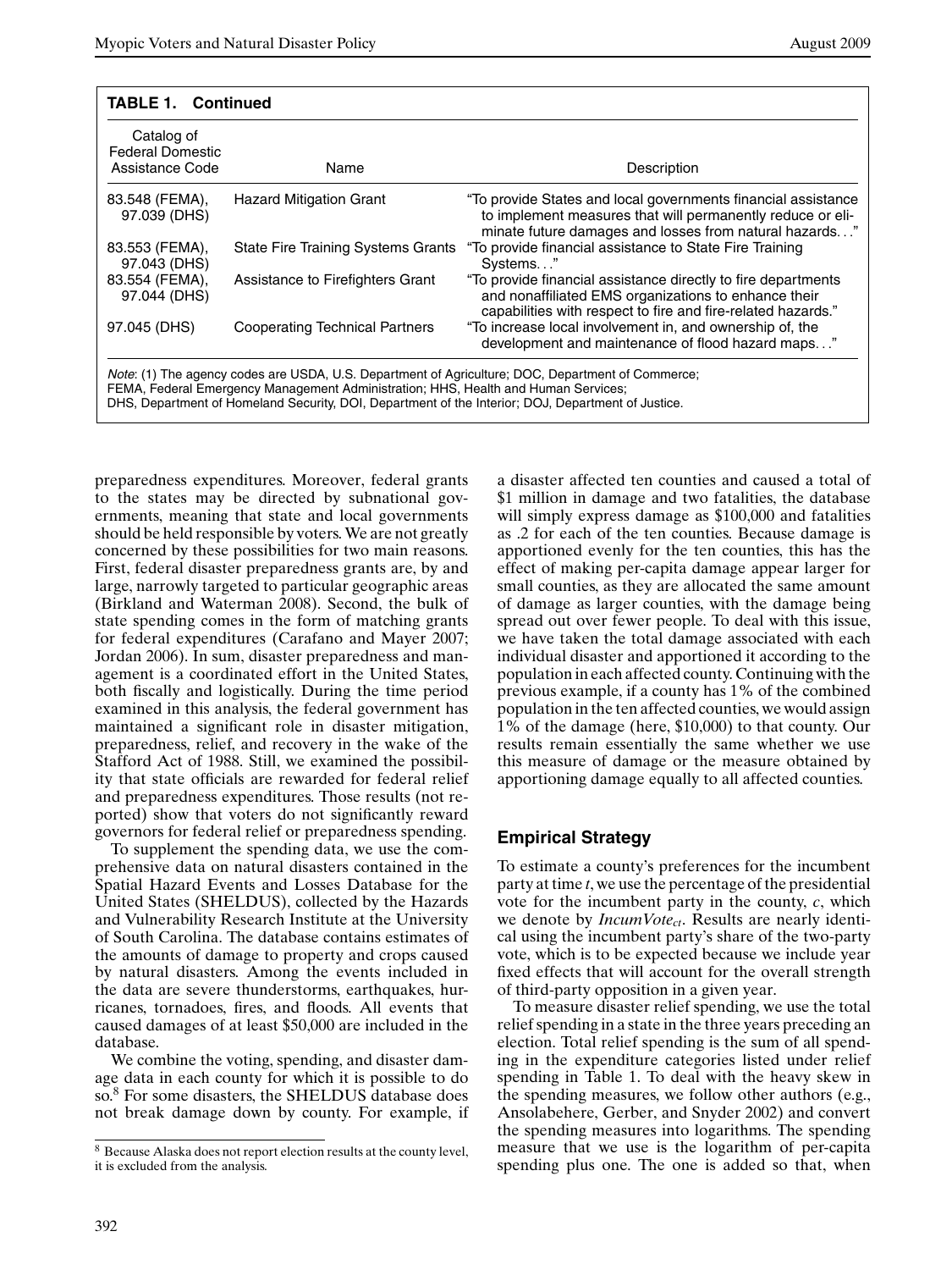we take the logarithm, the relief spending measure is mapped back to zero for the case of zero spending. In equation form, where *RelSpend* is relief spending in inflation-adjusted January 2008 dollars and *Population* is the county's population, we use the following measure of relief spending:

$$
Relief = \ln\left(\frac{RelSpend}{Population} + 1\right) \tag{1}
$$

We operationalize preparedness spending and disaster damage similarly, again considering the amounts in the three years preceding the election. We consider spending and damage three years before the election because we are interested in estimating how effective preparedness spending is in preventing future damage, and we want to consider preparedness spending that takes place beyond just election years. However, because evidence suggests that it is election-year economic conditions that influence voters' decisions (Achen and Bartels 2004b; Fair 1978), it is reasonable to expect that spending and disaster damage in the year immediately before the election might particularly affect voting behavior. Due to this possibility, we also considered specifications that included only spending and damage in the year preceding the election. Those results (not reported) are similar to those reported in this article, with the estimated effect of relief spending being nearly the same and the estimated effect of damage being somewhat, but not significantly, larger.

To model the voting decision, we start by extending the baseline model that many previous researchers (e.g., Achen and Bartels 2004b; Markus 1988, 1992; Nadeau and Lewis-Beck 2001; Partin 1995) have used, allowing for a voter's decision to depend specifically on the actions that the government takes with respect to disaster relief and preparedness. We aggregate the individual voting decision to the county level for estimation purposes. We estimate the following equation for the five presidential elections from 1988 to 2004:

$$
IncumVote_{ct} = \alpha + \gamma_c + \eta_t + \lambda CountyCondition_{ct}
$$

$$
+ \beta_1 \text{ Damage}_{ct}
$$

$$
+ \beta_2 \text{Relief}_{ct}
$$

$$
+ \beta_3 \text{ Prepare }dness_{ct}
$$

$$
+ \beta_4 \text{ IncumVote}_{c(t-1)} + u_{ct}
$$
 (2)

To account for time-invariant county characteristics, we include county fixed effects,  $\gamma_c$ , in each regression. To control for national-level conditions in a given year, such as the identity of the incumbent party and the national growth rate in personal income, we include year fixed effects, *ηt*. The inclusion of the county and year fixed effects ensures that our coefficients of interest are identified by variation in spending at the county level in a given election cycle. In our basic specifications, we include the fixed effects, the damage and spending variables, and the incumbent party's previous vote share in the county.<sup>9</sup>

#### **RESULTS**

#### **Trends in Relief and Preparedness Spending**

Natural disasters of some type affect most of the country, and the amount of damage they cause is substantial. For 95% of the county-election observations in the data, there is at least one event causing damage of \$50,000 or more during the three years before an election. In some locations and at certain times, disaster damage is small, and no federal relief spending occurs. Federal relief spending is positive for 45% of the county-election observations in the data set. Preparedness spending is positive for 35% of the observations in the data set. From 1985 to 2004, the average annual damage caused by natural events to property and crops averaged \$16.5 billion per year (in January 2008 prices). Over the same set of years, the federal government spent an average of \$3.05 billion on disaster relief and \$195 million on disaster preparedness annually.

The disparity between the amount that the government spends on disaster relief and the amount that it spends on disaster preparedness has grown considerably since 1988. As shown in Table 2, per-capita relief spending was \$5.00 in the three years preceding the 1988 election. By the 2004 election cycle, relief spending had increased to \$68.18 per person. If we consider the amount spent on relief by the federal government per dollar of disaster damage, this ratio increased more than five times from .111 for the three years preceding the 1988 election to .586 for 2004.<sup>10</sup> In other words, in the years preceding the 2004 election the federal government spent \$.59 in relief for every dollar in disaster damage, whereas it only spent \$.11 in the years before the 1988 election.

These patterns are illustrated geographically in Figure 1, which also shows a very different pattern for preparedness spending. In 1988, relief spending exceeded preparedness spending across the country, but this gap had widened by 2004, particularly in the Midwest and Southeast.<sup>11</sup> Expenditures on hurricane, flood, and

<sup>&</sup>lt;sup>9</sup> We considered specifications that included the percentage change in per-capita income, the percentage of nonwhite residents in the county, the interaction between percent nonwhite and the identity of the incumbent party, the share high school educated in the county, the population in a county, and the unemployment rate. Results remain essentially the same when these additional covariates are included in the regression.

<sup>&</sup>lt;sup>10</sup> Disaster damage varied considerably over the five election cycles considered in this article, with the 1996 election cycle witnessing considerably more damage than the other four. Total damage in the three years preceding the 1988 election was \$10.8 billion, with damage rising to \$28.9 billion for the 1992 election cycle. The damage amounts for the three years preceding the 1996, 2000, and 2004 elections were \$61.8 billion, \$46.7 billion, and \$32.4 billion, respectively. <sup>11</sup> These patterns are likely not the result of public and private insurance taking the place of preparedness spending. Kunreuther (1996), Burby (2001), and Freeman and Kunreuther (2003) found that market penetration of flood and other types of insurance is low, and has not been increasing. For instance, the number of households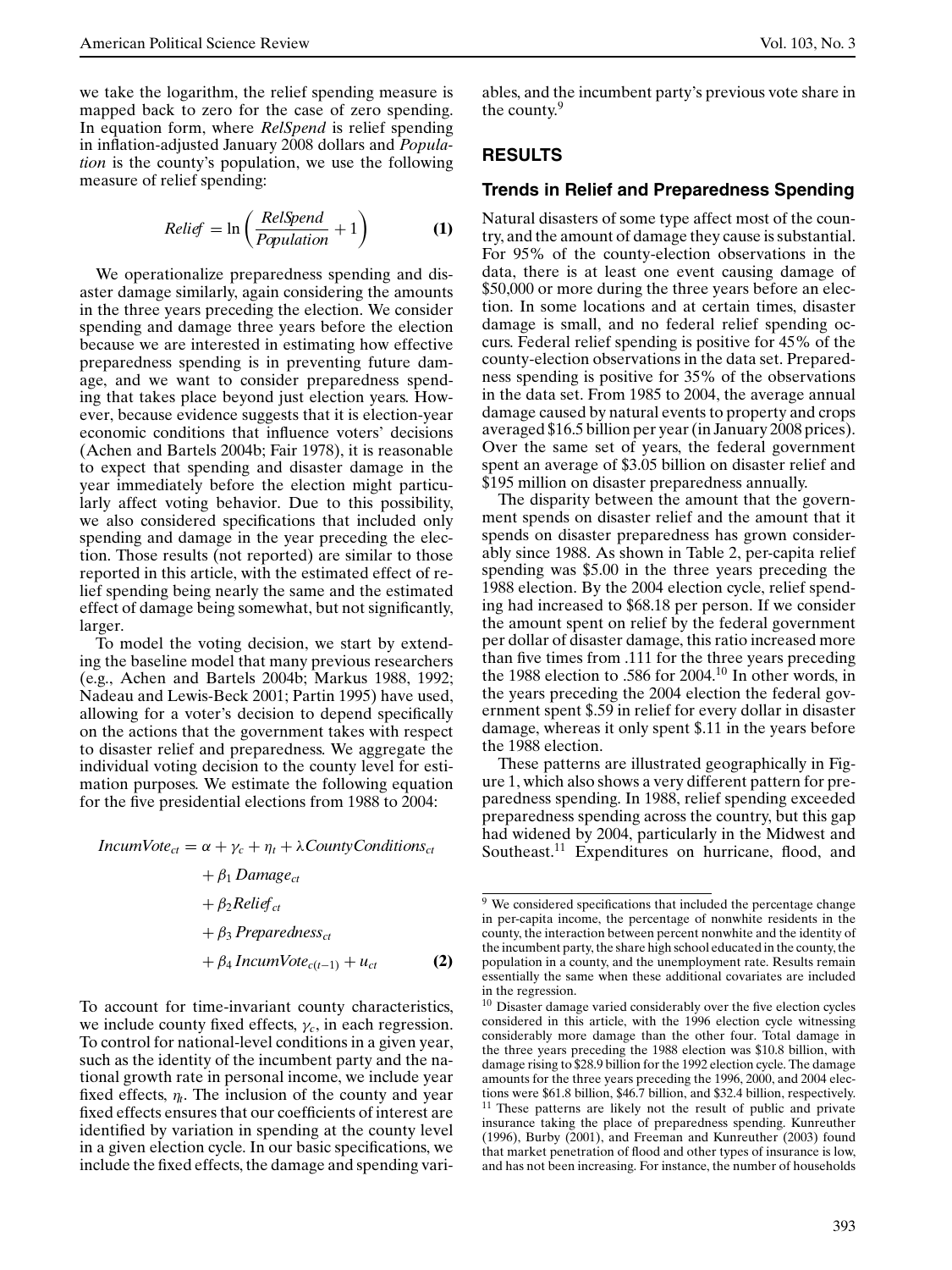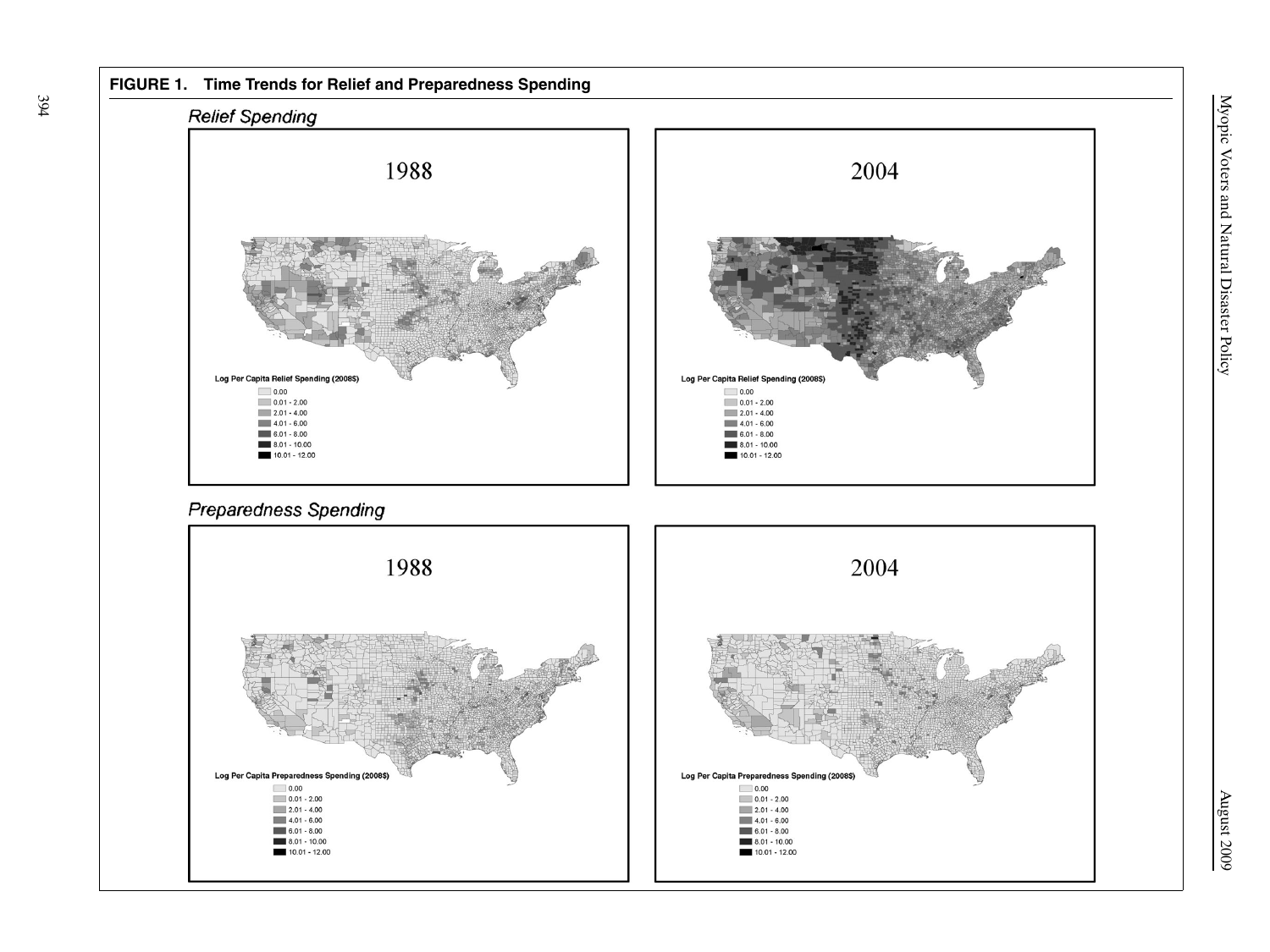#### **TABLE 2. Damage and Spending over Time**

|                                                | <b>Election Cycle</b> |          |         |          |          |  |
|------------------------------------------------|-----------------------|----------|---------|----------|----------|--|
|                                                | 1988                  | 1992     | 1996    | 2000     | 2004     |  |
| Relief spending                                |                       |          |         |          |          |  |
| Per-capita relief spending                     | \$5.00                | \$7.20   | \$37.42 | \$34.50  | \$68.18  |  |
| Per-capita damage                              | \$45.24               | \$113.54 | \$23.98 | \$166.82 | \$116.30 |  |
| Relief spending/disaster damage                | .111                  | .063     | .162    | .207     | .586     |  |
| Preparedness spending (excluding firefighting) |                       |          |         |          |          |  |
| Per-capita preparedness spending               | \$1.41                | \$1.00   | \$1.11  | \$1.59   | \$.53    |  |
| Non-firefighting preparedness/relief spending  | .281                  | .138     | .030    | .046     | .008     |  |
| Preparedness spending (including firefighting) |                       |          |         |          |          |  |
| Per-capita preparedness spending               | \$1.41                | \$1.02   | \$1.22  | \$1.75   | \$3.55   |  |
| Total preparedness spending/relief spending    | .281                  | .142     | .033    | .051     | .052     |  |

/ears preceding an election. For example, the measures for the 1988 election cy include all spending from October 1, 1985 to September 30, 1988.

earthquake preparedness (excluding firefighting expenses) fell during the sample period. Per-capita preparedness spending was \$1.41 in the years preceding the 1988 election, somewhat lower during the following two election cycles, and it then increased to \$1.59 for 2000 before falling to \$.53 for 2004. A shift in priorities toward responding to terrorism appears to explain the fall in natural disaster preparedness spending during the first term of the Bush Administration. If we include spending under the Assistance to Firefighters grant program (most of which was related to terrorism) in our overall preparedness measure for the 2004 election cycle, we find that per-capita preparedness spending increased to \$3.55 during Bush's first term. Even this increase is still much smaller than the rise in disaster relief spending over the same time period. After spending \$.28 in preparedness for every dollar spent on relief during the 1988 election cycle, the federal government spent only \$.05 on preparedness for every dollar spent on relief in the 2004 election cycle. If firefighting spending is excluded from preparedness, spending fell precipitously in the 2004 election cycle to only \$.01 on preparedness for every dollar spent on relief.

Qualitative evidence suggests reasons for these trends. Walters and Kettl (2005) interviewed disaster management experts, who noted that the federal role in disaster response and recovery has greatly expanded since the 1980s, principally due to a series of major disasters between 1989 and 1992. Our interviews with FEMA officials in the Oakland regional office indicated that the increasing focus on relief instead of preparedness arose in part because criticism of the

federal government's handling of events such as the Loma Prieta earthquake and Hurricane Andrew focused on failures in assisting victims *ex-post*. 12

#### **The Value of Preparedness**

Depending on the effectiveness of government preparedness efforts, the shift in priorities from preparedness to relief may be accompanied by significant efficiency losses. Here, we attempt to estimate the effectiveness of previous government projects aimed at preparing for or mitigating damage from natural disasters. To estimate the effectiveness of government preparedness spending, we regress disaster damage in a county on preparedness spending during the previous two election cycles, as well as county and year fixed effects. We also consider a specification that includes relief spending and damage during the previous two election cycles as additional independent variables. The inclusion of relief spending in the regression makes it possible to test the hypothesis that relief itself may mitigate future damage. Lagged damage was included because preparedness is higher in places that previously experienced disasters. Therefore, without a control for lagged damage, the coefficient for preparedness will capture both the effect of preparedness spending on damage and the mean reversion that takes place in damage.

Preparedness spending has led to significant reductions in disaster damage. In the first column of Table 3, the coefficient estimate of −.134 indicates that a 1% increase in preparedness spending during the previous two election cycles led to a .134% reduction in damage during the current cycle. This estimate is somewhat smaller, but is still significant, when we include relief spending and previous damage as control variables (see the second column of Table 3). These results also show

in high-risk flood areas covered by flood insurance has remained between 20% and 27% for 1992 to 1997 (Palm 1997). Moreover, the government has been reducing its role in disaster-related insurance via legislation such as the Flood Insurance Reform Act of 2004. If anything, changes in insurance coverage should offset relief payments with insurance claims, which have been rapidly increasing over time. Indeed, Kunreuther (2006) found that suboptimal insurance coverage is often compensated by government-provided relief.

<sup>12</sup> We interviewed Farley Howell (Federal Preparedness Coordinator, National Preparedness Division, Region IX) and Susan Waller (NIMS Coordinator, National Preparedness Division, Region IX).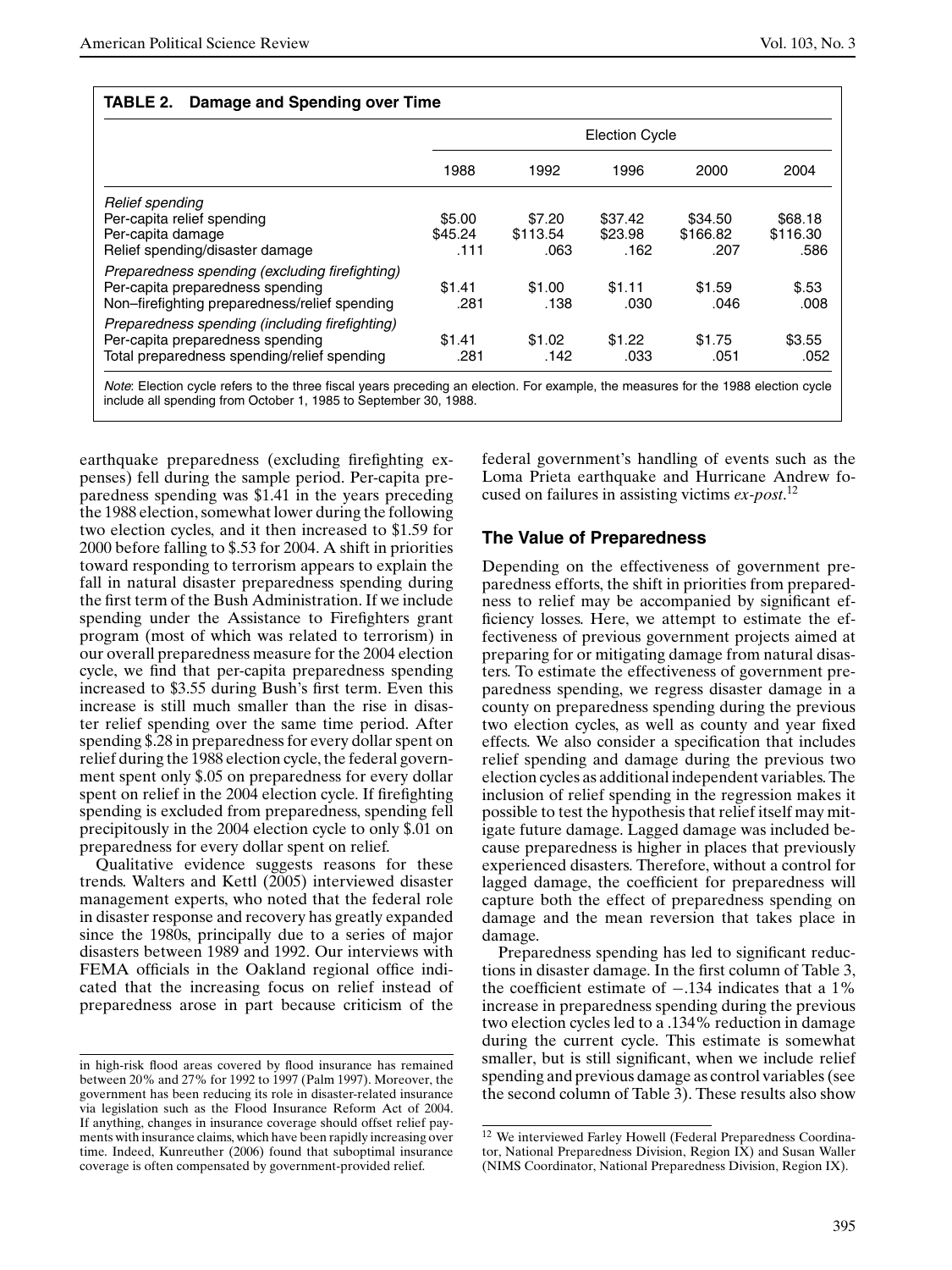|                                                                                                                                                                                                                                       | Dependent Variable: Disaster Damage Measure |                                                                 |                                                                                     |                          |                                                                |                                                                                     |  |
|---------------------------------------------------------------------------------------------------------------------------------------------------------------------------------------------------------------------------------------|---------------------------------------------|-----------------------------------------------------------------|-------------------------------------------------------------------------------------|--------------------------|----------------------------------------------------------------|-------------------------------------------------------------------------------------|--|
|                                                                                                                                                                                                                                       | All Preparedness                            |                                                                 |                                                                                     | <b>Flow Preparedness</b> |                                                                |                                                                                     |  |
|                                                                                                                                                                                                                                       | (1)                                         | (2)                                                             | (3)                                                                                 | (4)                      | (5)                                                            | (6)                                                                                 |  |
| Preparedness measure for previous<br>two election cycles<br>Relief measure for previous<br>two election cycles<br>Damage measure for previous<br>two election cycles<br>Preparedness spending to improve<br>effectiveness of response | $-.134**$<br>(.044)                         | $-.106**$<br>(.041)<br>$-.039$<br>(.038)<br>$-.466**$<br>(.024) | $-.105*$<br>(.042)<br>$-.039$<br>(.038)<br>$-.466**$<br>(.024)<br>$-.030$<br>(.075) | $-.146**$<br>(.05)       | $-.115*$<br>(.048)<br>$-.040$<br>(.038)<br>$-.466**$<br>(.024) | $-.113*$<br>(.048)<br>$-.040$<br>(.038)<br>$-.466**$<br>(.024)<br>$-.030$<br>(.075) |  |
| $R^2$<br>Number of observations                                                                                                                                                                                                       | .500<br>9,332                               | .556<br>9,332                                                   | .556<br>9,332                                                                       | .500<br>9,332            | .556<br>9,332                                                  | .556<br>9,332                                                                       |  |

Notes: (a) Standard errors are corrected for clustering at the county level.

(b) Each regression includes county fixed effects and year fixed effects.

(c) The categories that are identified as preparedness that improves the effectiveness of response are 16.006, 16.559, 83.009, 83.405, 83.203, 83.505, 83.520, 83.521, 83.535, 83.506, 83.553, and 97.043.

(d) ∗p *<* .05, ∗∗p *<* .01 (two-tailed).

that relief spending has no significant effect on future damage and that, not surprisingly, there is significant mean reversion in disaster damage, as indicated by the negative coefficient for lagged damage. The coefficient for preparedness is −.106, suggesting that a 1% increase in preparedness spending during the previous two election cycles led to a .106% reduction in damage during the current cycle. We find a similar estimate when we separately control for the preparedness spending that is intended to increase the effectiveness of response, such as first responder training (see column three). Our estimates suggest that it is other kinds of preparedness spending and not relief-related spending that reduces future damage.

Using the estimate of the impact of preparedness spending on future damage in column (3), we can estimate the value of a dollar of preparedness spending. The coefficient estimate of  $-.105$  suggests that a \$1 increase in preparedness spending resulted in approximately a \$7.37 decrease in disaster damage, and this estimate captures only the reduction in damage that occurs during a single election cycle.13 We can use this figure to estimate the net present value (NPV) of a dollar of preparedness spending in terms of reduced future damage from natural disasters. This estimate of the total benefit of a dollar of preparedness spending represents all future reductions in damage, where those benefits are discounted for the fact that resources invested today in other ways could have yielded their own return and that preparedness investments will depreciate, becoming less effective over time. Assuming a 4% annual interest rate and a 6% depreciation rate for preparedness investments, we estimate the NPV of \$1 of disaster preparedness to be about \$15.<sup>14</sup>

In columns (4) through (6), we consider the effectiveness of preparedness projects that were started and completed within a single presidential term. We refer to this sort of spending as *flow preparedness*. We break down preparedness spending in this manner because in later tables we estimate the effect that within-term preparedness spending has on voting behavior. Approximately 45% of total preparedness spending falls into the flow category. The results in columns (4) through (6) show that this sort of preparedness spending is about equally successful in mitigating future damage as overall preparedness spending.

Although our estimates strongly suggest that preparedness spending reduces a substantial amount of future damage, it is important to note that the estimated effect represents the *average* effect of preparedness spending on disaster damage. If the government pursues only the most urgent preparedness projects, the *marginal* effect associated with the government pursuing the best project that it currently ignores will be somewhat less than the average effect. Nevertheless, the results clearly demonstrate that preparedness spending significantly reduces future losses. Consistent with the anecdotal evidence on recent government failures to adequately prepare for disasters, our

<sup>13</sup> Total damage in the 1996, 2000, and 2004 election cycles averaged \$47.0 billion per cycle. We estimate the average annual damage prevented by a 1% increase in preparedness spending during the previous two election cycles to be  $.01 * .105 * $47.0$  billion = \$49.4 million. Total preparedness spending over the previous two election cycles averaged \$670 million, so that a 1% increase in preparedness is .01 ∗ \$670 million = \$6.7 million. The estimated effect of a dollar of preparedness spending is thus (\$49*.*4 million*/*\$6 *.*7 million) = \$7*.*37*.*

<sup>14</sup> Nadiri and Prucha (1996) estimated 5.9% to be the annual depreciation rate of physical capital for U.S. manufacturing. A 4% annual interest rate translates to 17% over a four-year period. A 6% annual capital depreciation rate translates to 26% over a four-year period. The net present value of \$1 of preparedness is then given by  $(1/(1.17)(1.26) - 1)(\$7.37) = (1/0.48)(\$7.37) = \$15.35.$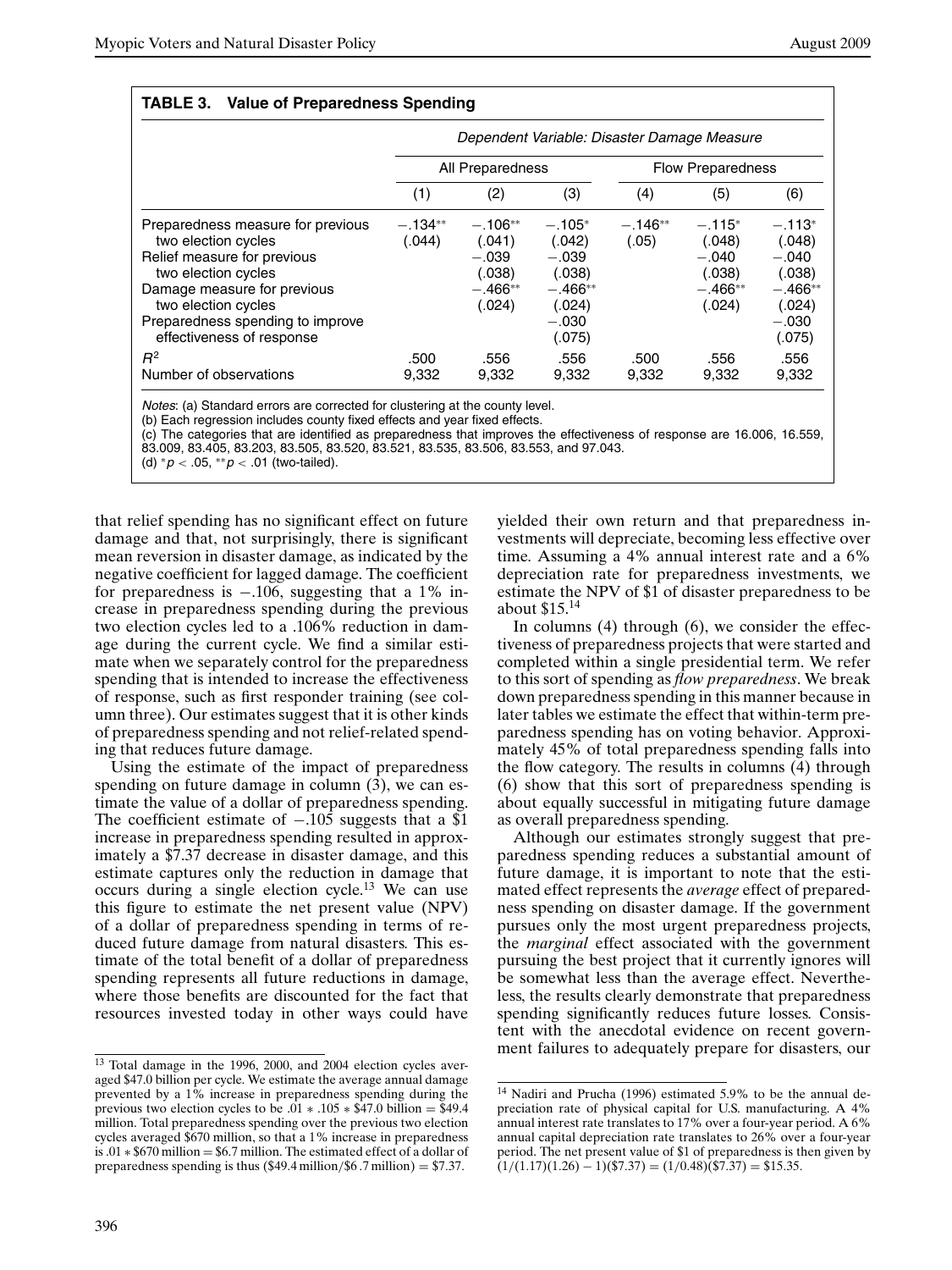| <b>Determinants of Disaster Spending</b><br>TABLE 4.                                                                                                                                                             |                    |                    |
|------------------------------------------------------------------------------------------------------------------------------------------------------------------------------------------------------------------|--------------------|--------------------|
| A. Dependent Variable: Relief Spending Measure                                                                                                                                                                   |                    |                    |
|                                                                                                                                                                                                                  | (1)                | (2)                |
| Disaster damage measure                                                                                                                                                                                          | $.072**$<br>(.019) | $.072**$<br>(.017) |
| Incumbent party's previous<br>vote share in the county                                                                                                                                                           |                    | $.018**$<br>(.004) |
| $R^2$                                                                                                                                                                                                            | .703               | .714               |
| Number of observations                                                                                                                                                                                           | 15,565             | 15,562             |
| B. Dependent Variable: Preparedness Spending Measure                                                                                                                                                             |                    |                    |
|                                                                                                                                                                                                                  | (1)                | (2)                |
| Disaster damage measure                                                                                                                                                                                          | .009<br>(.007)     | .009<br>(.007)     |
| Incumbent party's previous                                                                                                                                                                                       |                    | .001               |
| vote share in the county                                                                                                                                                                                         |                    | (.001)             |
| $R^2$                                                                                                                                                                                                            | .482               | .482               |
| Number of observations                                                                                                                                                                                           | 15,565             | 15,562             |
| <i>Notes</i> : (a) Standard errors are corrected for clustering at the state * year<br>level.<br>the contract of the contract of the contract of the contract of the contract of the contract of the contract of |                    |                    |

(b) All regressions include county and year fixed effects. (c) ∗p *<* .05, ∗∗p *<* .01 (two-tailed).

findings strongly suggest that there are large efficiency losses associated with underinvestment in disaster preparedness.

# **The Determinants of Disaster Spending**

Before describing the effects that relief and preparedness spending have on voting behavior, we first examine the determinants of spending. We regress our relief and preparedness spending measures on disaster damage, the incumbent party's previous vote share in the county, and county and year fixed effects. The county fixed effects account for a given county's average exposure to natural disasters. We include the incumbent party's previous vote share to account for the fact that more government spending on disasters may be directed to areas that provide more electoral support to the incumbent party (Chen 2008).

Government relief expenditures are significantly affected by disaster damage, as one would expect. As shown in the first column in the top panel of Table 4, when disaster damage increases by 1%, the regression results suggest that relief expenditures increase by .072%, on average. There appears to be a significant political component to disaster relief spending as well. As shown in the second column, counties that more strongly supported the incumbent party in the previous election received more relief spending than did other counties. The effect of previous vote share on spending is substantial and highly significant ( $p < .001$ ). The coefficient of .018 indicates that a one percentage point increase in the incumbent's previous vote share in the county leads to an average increase of 1.8% in the amount of relief spending that a county receives. Hence, incumbents are either more prone to respond to disasters that occur in supportive counties, or they

dress up other transfers in the guise of disaster relief and then direct those payments to supportive areas.<sup>15</sup> In contrast to relief spending, preparedness spending does not significantly respond to disaster damage (see bottom panel of Table  $4$ ).<sup>16</sup> Counties that supported the incumbent party are not significantly more likely to receive disaster preparedness spending, and the point estimate is close to zero. The fact that the effect of political considerations is much smaller for preparedness spending than for relief spending makes sense in light of the results that follow, which suggest that voters do not, in general, value preparedness spending.

### **Voter Responses to Relief and Preparedness Spending**

A visual inspection of spending and voting patterns reveals inconsistency in political accountability. We first present the raw data, examining the general shape of the relationship between disaster-related expenditures and incumbents' reelection prospects. In Figure 2, we

<sup>15</sup> Chen (2008) found that directing resources to supportive areas was a vote-maximizing strategy for the Bush Administration following the 2004 hurricane season in Florida because voters were more sensitive to spending in Republican areas than in Democratic ones.

<sup>&</sup>lt;sup>16</sup> The insignificant coefficient for damage occurs even though, in the early years of the data, it was official government policy, under the Hazard Mitigation Grant Program, for some disaster preparedness spending to be dedicated to areas that had experienced recent damage. Before 1995, "federal investments in community mitigation were mainly made in the context of disaster events" (Wachtendorf et al. 2002, 11). In 1995, FEMA changed that policy, "making it possible for communities that had not experienced disasters to receive funding to mitigate future losses" (11). This initiative was part of a change in policy under Director Witt to focus more on *ex-ante* measures to mitigate disaster damage.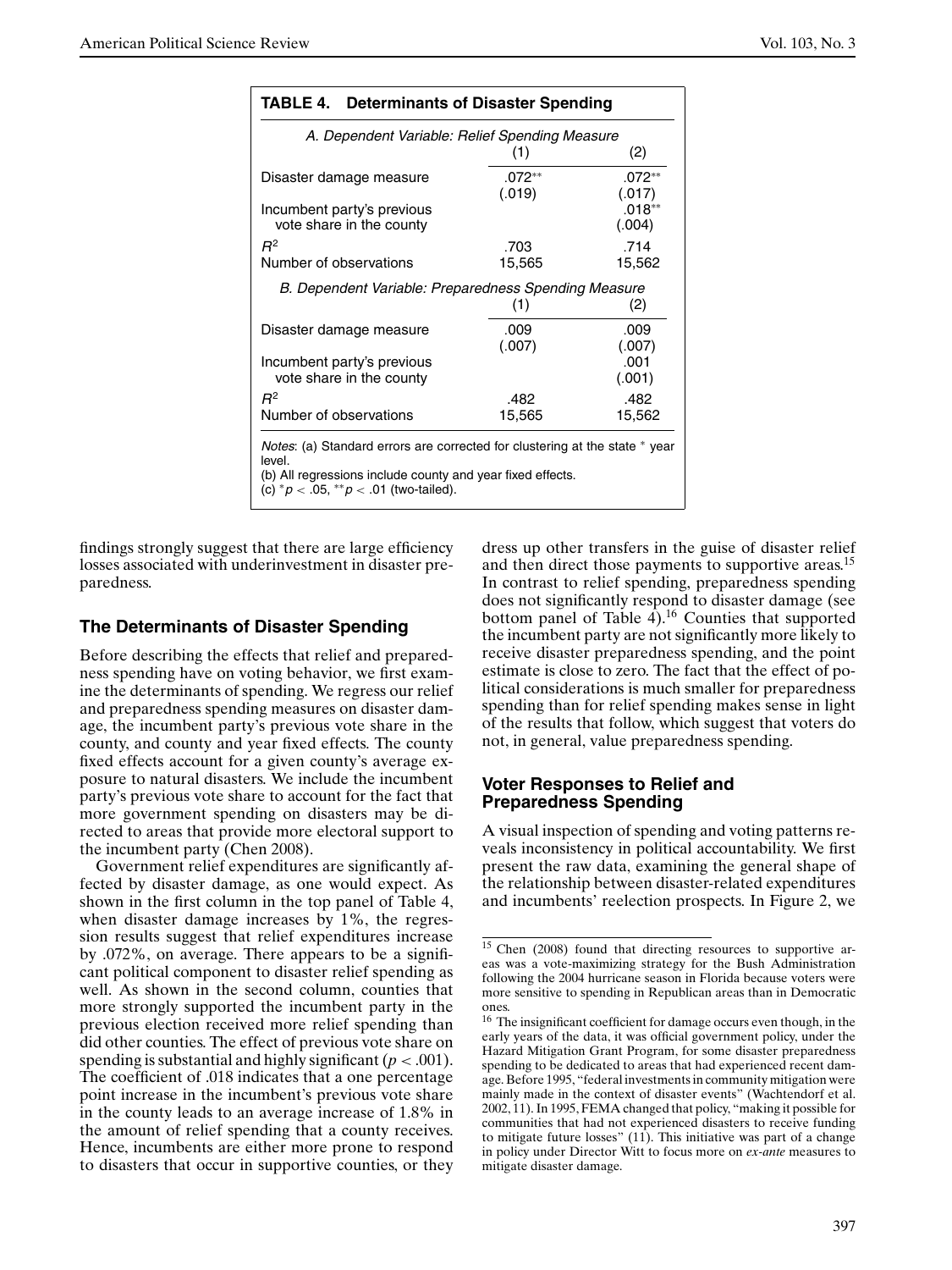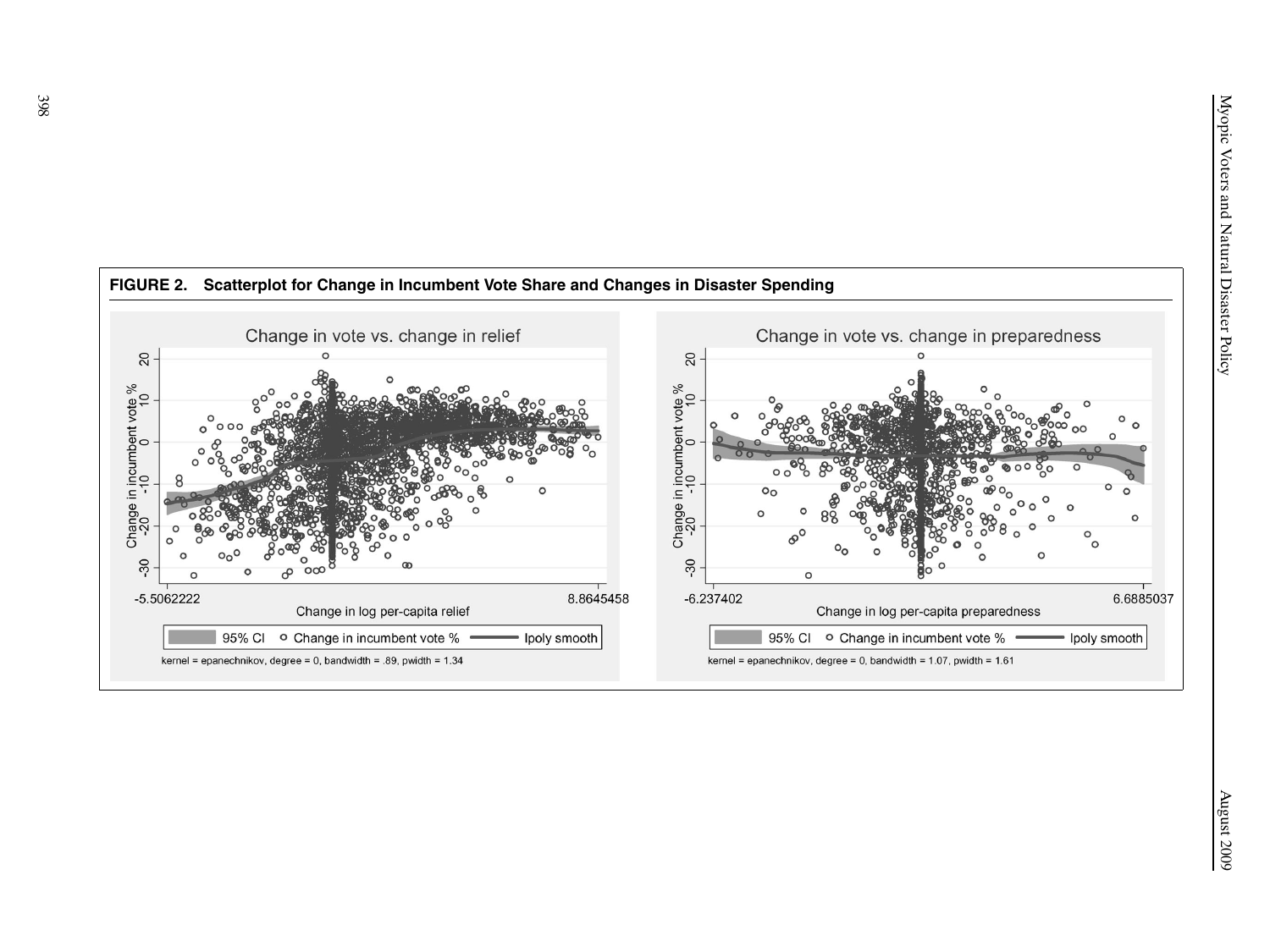| Dependent Variable: Presidential Vote Share for the Incumbent Party in the County | All Preparedness |                   | <b>Flow Preparedness</b> |                   |  |
|-----------------------------------------------------------------------------------|------------------|-------------------|--------------------------|-------------------|--|
|                                                                                   | (1)              | (2)               | (3)                      | (4)               |  |
| Disaster damage measure                                                           | $-.048$          | $-.062$           | $-.049$                  | $-.055$           |  |
|                                                                                   | (.078)           | (.075)            | (.078)                   | (.072)            |  |
| Relief spending measure                                                           | $.347**$         | $.454**$          | $.347**$                 | $.456**$          |  |
|                                                                                   | (.116)           | (.133)            | (.116)                   | (.133)            |  |
| Preparedness spending measure                                                     | $-.11$           | $-.136$           | $-.001$                  | $-.142$           |  |
|                                                                                   | (.087)           | (.104)            | (.107)                   | (.124)            |  |
| Lagged preparedness spending                                                      |                  | $-.052$<br>(.138) |                          | $-.033$<br>(.178) |  |
| Lagged preparedness spending*<br>Disaster damage measure                          |                  | .015<br>(.03)     |                          | $-.018$<br>(.04)  |  |
| Incumbent party's previous                                                        | $.935***$        | $.938**$          | $.935***$                | $.938**$          |  |
| vote share in the county                                                          | (.013)           | (.014)            | (.013)                   | (.014)            |  |
| $R^2$                                                                             | .927             | .933              | .927                     | .933              |  |
| Number of observations                                                            | 15,561           | 12,447            | 15,561                   | 12,447            |  |

Notes: (a) Standard errors are corrected for clustering at the state ∗ year level.

(c) ∗p *<* .05, ∗∗p *<* .01 (two-tailed).

plot the change in the incumbent party's county-level vote share from the previous election to the current one against the changes in relief and preparedness spending in the county. We observe a positive relationship between changes in incumbent vote share and changes in relief spending. The relationship between changes in the incumbent party vote share and changes in preparedness spending is, in contrast, nearly flat. $17$ We confirm these general patterns via nonparametric regression curves.<sup>18</sup>

The figures suggest a relationship, and potentially a strong one, between voter decisions and relief spending, as well as the absence of such a relationship between voting decisions and preparedness spending. Table 5 presents the results of regressions that subject these apparent relationships to a variety of controls. The first column reports the results obtained by including county and year fixed effects in a regression of incumbent party vote share on disaster damage, relief spending, preparedness spending, and the incumbent party's previous vote share in the county. The second column expands the regression to include lagged preparedness spending as well as an interaction between lagged preparedness spending and disaster damage. Because preparedness spending has been shown to reduce damage, including the interaction between lagged preparedness and damage allows us to account for the fact that damage is endogenous to previous preparedness spending. In the third and fourth columns, we consider analogous regressions that use the flow measure (spending on projects completed within a single presidential term) as the preparedness variable.

Although we are primarily interested in the spending coefficients, we first note that damage enters insignificantly in all specifications, but its negative sign suggests that disaster damage may have some negative effect on the incumbent party, consistent with Achen and Bartels  $(2004a).<sup>19</sup>$  Consistent with the figures, the results for spending in the first two columns indicate that increases in relief spending significantly predict increases in the incumbent party's vote share  $(p = .003$  in column  $(1), p = .001$  in column (2)), whereas preparedness spending has no significant effect, and the point estimates are close to zero. When we consider the flow measure of preparedness, the coefficient for relief remains highly significant, and preparedness continues to have no significant effect. Comparing the coefficients associated with the spending variables via an *F*-test, the null hypothesis that relief and preparedness spending have the same effect on incumbent vote share can be rejected (*p <* .001 in columns (2) and (4)) in all specifications.

In column (2), the size of the coefficient for relief spending of .454 indicates that, on average, a 1% increase in relief spending—an increase of about .01 in the log of relief spending—increases the incumbent party's vote share by about .0045 percentage points. The *t*-statistic for this effect of 3.42 indicates that the relationship between relief spending and voting

<sup>(</sup>b) All regressions include county and year fixed effects.

<sup>17</sup> The observed mean drop of about 4% reflects the regression to the mean in the incumbent party vote share. Because it won the previous election, the incumbent party by definition did well then, and it generally does less well in the current election.

<sup>&</sup>lt;sup>18</sup> To create confidence intervals for the fitted curves, we randomly selected 30% of the data points for the figures so that the procedure would converge. The regressions that include all data points produce nearly the same curves as those shown in the figure based on the 30% subsample.

<sup>&</sup>lt;sup>19</sup> If we consider damage and spending in just the year before the election, the point estimate for damage roughly doubles, suggesting that the incumbent party may indeed suffer losses due to disaster damage that occurs close to the election. Detailed results are available on request.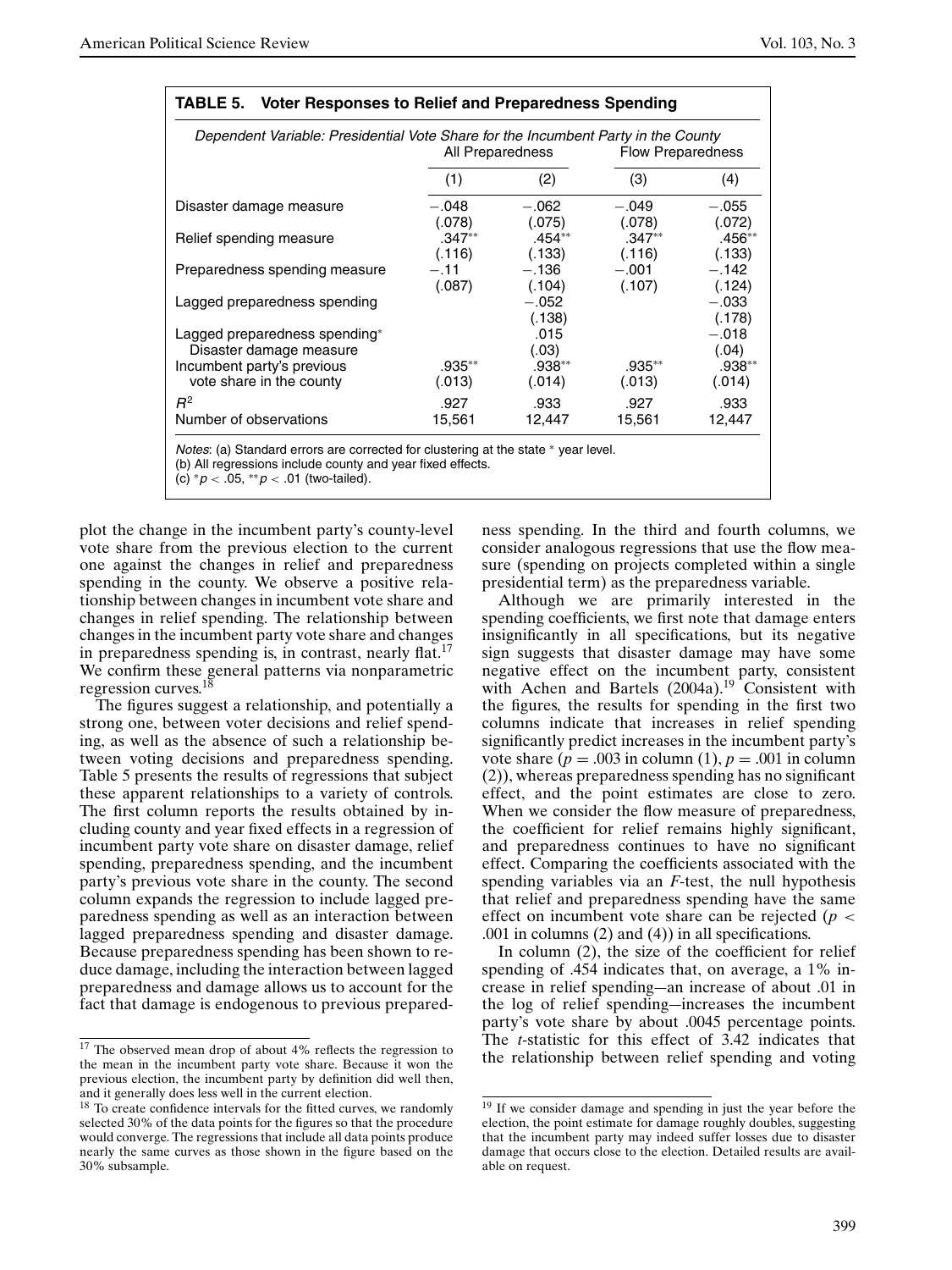decisions is strongly significant. The estimated coefficient confirms the visual evidence in Figure 2, indicating that large increases in relief spending lead to substantial vote gains for the incumbent party. If the incumbent party increases relief expenditures in a county from \$1 per person (the 66th percentile for spending in the data) to \$10 per person (the 93rd percentile in the data), the regression results suggest that the incumbent party will gain about .77 percentage points in the county.<sup>20</sup> Another way to think about this effect is in terms of the amount of disaster spending required to buy an additional vote. The coefficient estimate suggests that about \$27,000 in relief spending buys one additional vote.<sup>21</sup> This estimate is of a similar magnitude to the \$21,000 that Chen (2008) found it cost President Bush to purchase a vote in moderate precincts with disaster relief in response to the Florida hurricanes in 2004.<sup>22</sup>

We also tested some of the mechanisms described previously. Detailed results for each of these tests are available on request. As shown in the third and fourth columns of Table 5, the coefficient estimate on preparedness spending is small and insignificant regardless of whether we consider the overall amount or the flow measure. The fact that voters do not reward preparedness projects even when they are confined to a single presidential term suggests that the temporal attribution mechanism may not be a primary determinant of why voters do not respond to preparedness spending in general.

To investigate the shortsightedness mechanism, we examined the effect of relief and preparedness spending in just the year before the election and found that the effect sizes are similar to those obtained using a three-year horizon. The fact that the results are consistent across different lag structures suggests that the shortsightedness mechanism likely does not explain voter responses.

To consider the possibility that only the largest preparedness projects are observed by the voters, we estimated regressions that allowed for nonlinearities in the relationship between spending and election outcomes. We found no evidence that voters respond to preparedness above some threshold. Hence, observability as measured by project size appears not to explain the flat relationship between incumbent vote share and preparedness spending. We are, however, unable to as-

Finally, we considered a variety of control variables and robustness checks to these basic regression results. As controls, we included terms for the percentage nonwhite in the county, an interaction between the percent nonwhite and the identity of the incumbent party, per-capita income in levels, per-capita income growth, and overall per-capita federal government expenditure. One specification check we considered included controls for relief and preparedness spending in the nearest five counties because preparedness spending could have spillover effects that help reduce damage in nearby areas.<sup>23</sup> We also tested the robustness of our results by analyzing the data using propensity score matching, employing Imai and Van Dyk's (2004) procedure for continuous treatment variables. Across the different specification checks, the results of interest remain essentially unchanged. The coefficients for relief and preparedness remain nearly the same in terms of magnitude and exactly the same in terms of statistical significance.

#### **Collectiveness as an Explanatory Mechanism**

We next explore in depth a potential mechanism underlying the results: voters reward relief spending but not preparedness spending because relief spending generally comes in the form of direct, individual-level payments, whereas preparedness usually comes in the form of collective goods. Most of the spending codes are easily identified as representing direct payments to individuals or some other form of expenditure. For example, the Crop Disaster Program (10.073) provides "disaster assistance to producers who suffered crop losses," and we code this program as providing direct payments to individuals. In contrast, the Public Assistance Grants (83.544) "assist state and local governments in recovering from the devastating effects of disasters by providing assistance for debris removal," and we code that program as being a form of collective relief expenditure.

Some codes either include both expenditures with individual and collective benefits or are ambiguous as to the kinds of expenditures associated with the program. An important example in our data is the general heading "Disaster Assistance" (83.516), which was split into a variety of more specific headings in 1997. For these programs, we use another data source, the Federal Assistance Awards Data System (FAADS), to estimate the share of payments in a county in a given election cycle that was directed to individuals. The Consolidated Federal Funds Report, on which the preceding tables

<sup>20</sup> This estimate comes from multiplying the coefficient of .454 for the relief spending measure in Table 5 by the change in the relief

spending measure (ln  $(10+1)$  – ln  $(1+1)$ ).<br><sup>21</sup> A 1% increase in relief spending over an election cycle is approximately \$122 million (.01 ∗ \$3.05 billion/year ∗ 4 years). Given that approximately 100 million people voted, on average, in the five election years in the data, a 1% increase in relief spending is estimated to gain about .000045  $*(100$  million votes) = 4,500 votes for the incumbent party. Combining these numbers gives an estimate of

<sup>\$122</sup>million*/*4*,* 500votes <sup>=</sup> \$27*,* <sup>100</sup>*/*vote*.* <sup>22</sup> Our estimate is also of a similar magnitude to the \$14,000 in pork that Levitt and Snyder (1997) found to correspond to one additional vote for a congressional incumbent. Chen (2008) found that the cost of a vote depended on the partisanship of the precinct, estimating that the cost of a vote in Republican precincts was about \$7,000, whereas votes could not be purchased with relief in Democratic precincts.

<sup>23</sup> Per-capita income growth has a significant effect on incumbent vote share. The other control variables enter insignificantly. Relief and preparedness spending in neighboring counties have insignificant effects as well.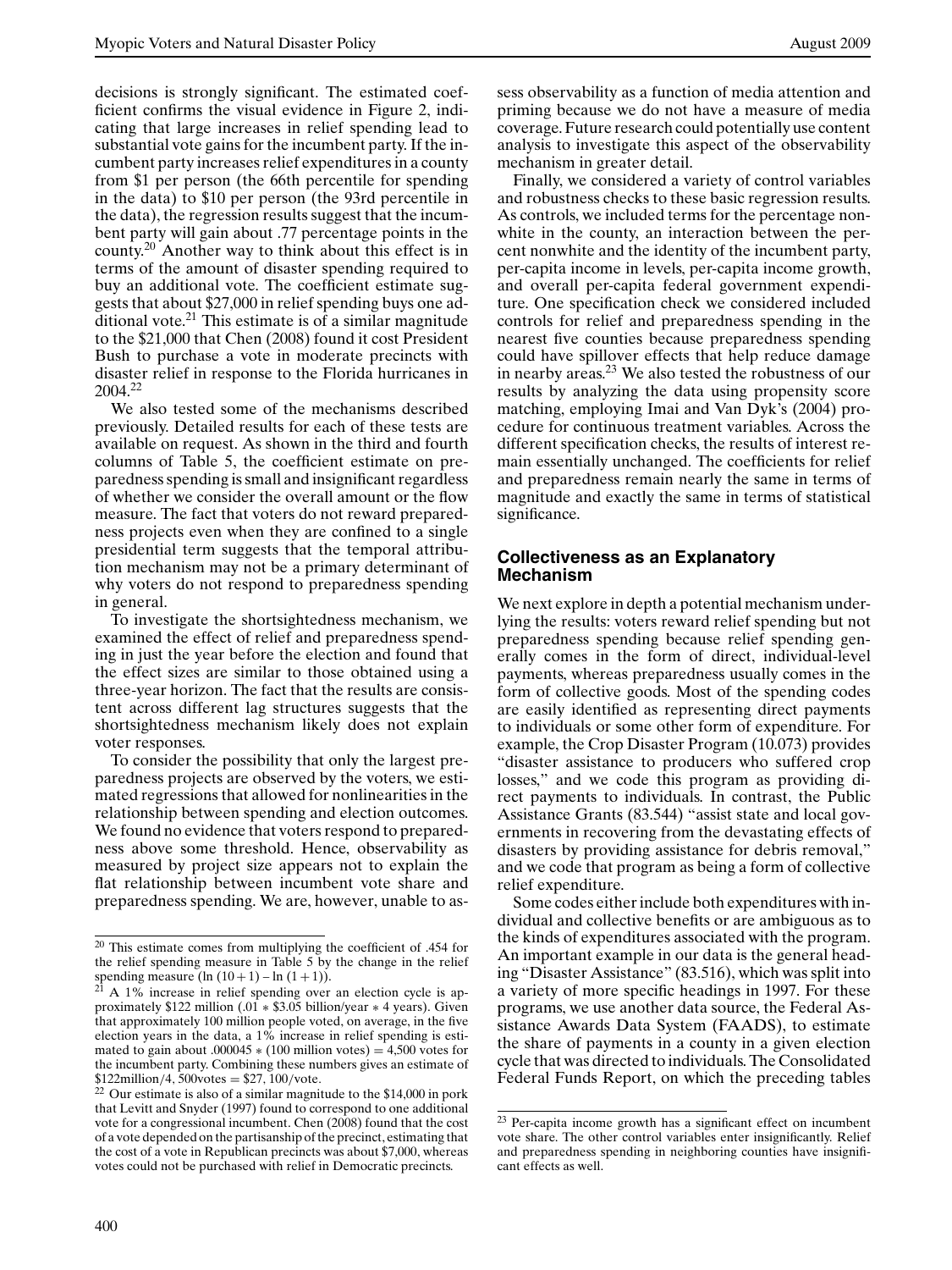### **TABLE 6. Voter Responses to Individual and Collective Spending**

| Dependent Variable: Presidential Vote Share for the Incumbent Party in the County | All Preparedness   |                    | <b>Flow Preparedness</b> |                    |  |
|-----------------------------------------------------------------------------------|--------------------|--------------------|--------------------------|--------------------|--|
|                                                                                   | (1)                | (2)                | (3)                      | (4)                |  |
| Disaster damage measure                                                           | $-.054$<br>(.077)  | $-.053$<br>(.077)  | $-.054$<br>(.077)        | $-.054$<br>(.077)  |  |
| Direct payment relief spending measure                                            | $.519**$<br>(.128) | $.522**$<br>(.129) | $.519**$<br>(.128)       | .520**<br>(.129)   |  |
| Direct payment preparedness spending measure                                      | $-.110$<br>(.515)  | $-.130$<br>(.514)  | $-.166$<br>(.574)        | $-.165$<br>(.574)  |  |
| Collective relief spending measure                                                |                    | $-.051$<br>(.16)   |                          | $-.051$<br>(.16)   |  |
| Collective preparedness spending measure                                          |                    | $-.101$<br>(.087)  |                          | .010<br>(.106)     |  |
| Incumbent party's previous vote share<br>in the county                            | $.932**$<br>(.013) | $.932**$<br>(.013) | $.932**$<br>(.013)       | $.932**$<br>(.013) |  |
| $R^2$                                                                             | .927               | .927               | .927                     | .927               |  |
| Number of observations                                                            | 15,561             | 15,561             | 15,561                   | 15,561             |  |

Notes: (a) Standard errors are corrected for clustering at the state ∗ year level.

(b) All regressions include county and year fixed effects.

(c) The following codes are classified as direct payments to individuals: 10.054, 10.073, 10.077, 10.082, 10.444, and 83.543. The following codes are classified as collective payment programs: 10.904, 12.101, 12.106, 16.006, 16.559, 83.203, 83.505, 83.506, 83.519, 83.520, 83.521, 83.535, 83.536, 83.542, 83.544, and 83.548. The Federal Assistance Award Data System was used to identify the type of spending for 11.477, 15.031, 83.009, 83.405, 83.411, 83.516, 83.553, 93.003, 97.018, 97.019, 97.029, 97.039, 97.043, 97.044, and 97.045. For one case (La Paz County, Arizona, for the 1988 election cycle), we were not able to assign any spending to either individual or collective aims. (d) ∗p *<* .05, ∗∗p *<* .01 (two-tailed).

are based, is constructed from a variety of data sources, one of which is the FAADS. The FAADS contains a variable that describes the recipient type (e.g., state government, private business, or individual) for the expenditures that the federal government makes. For all election cycles where the FAADS contains data on the expenditures made in a county for a given program, we assign the share of payments made to individuals in the FAADS to be the share of total payments made to individuals for our spending data. For example, if \$10 per capita was spent in a county in the 1992 election cycle under program 83.516, and we estimate from the FAADS that 90% of the expenditures in the 1992 election cycle in that county under program 83.516 were expenditures directed to individuals, then we assign \$9 per capita to be direct payments to individuals.<sup>24</sup>

The results suggest that voters respond only to relief spending that consists of direct payments to individuals, thereby providing some support for the collectiveness mechanism. In Table 6, we report the results obtained by estimating the different effects that relief and preparedness spending have on vote share by whether the expenditures are individually targeted as opposed to being collectively targeted.

The coefficient on collective relief spending is statistically indistinguishable from zero, and the point estimate is small in magnitude. Conversely, the coefficient estimate for individually targeted relief spending is large and statistically significant across all specifications.

At the same time, voters appear not to reward preparedness spending even when the benefits are particularistic. As shown in Table 6, the point estimates for individual and collective preparedness expenditures are similar in size, and both are close to and not significantly different from zero. We caution against making strong statements here because only .4% of preparedness expenditures were targeted to individuals, leading to a large standard error on our coefficient for the effect of individual preparedness spending.

To summarize, we find partial support for the collectiveness mechanism as an important determinant of voter behavior. Voters only value relief when those expenditures are individually targeted, but appear not to value preparedness spending under any circumstances. We found evidence inconsistent with many of the other theoretical mechanisms described previously. Voters treat flow preparedness expenditures no differently than total preparedness expenditures, suggesting that they are not misattributing mitigation measures from previous administrations. Government spending undertaken the year before the election has a similar effect on incumbent vote share as does spending undertaken over the past three years of an administration, meaning that voters do not appear to be particularly

<sup>24</sup> We assign payments to Indian tribes, individuals, profit organizations, and small businesses to be direct payments. If we change the definition to exclude different kinds of recipients, we obtain results that are similar in terms of both statistical significance and coefficient magnitudes.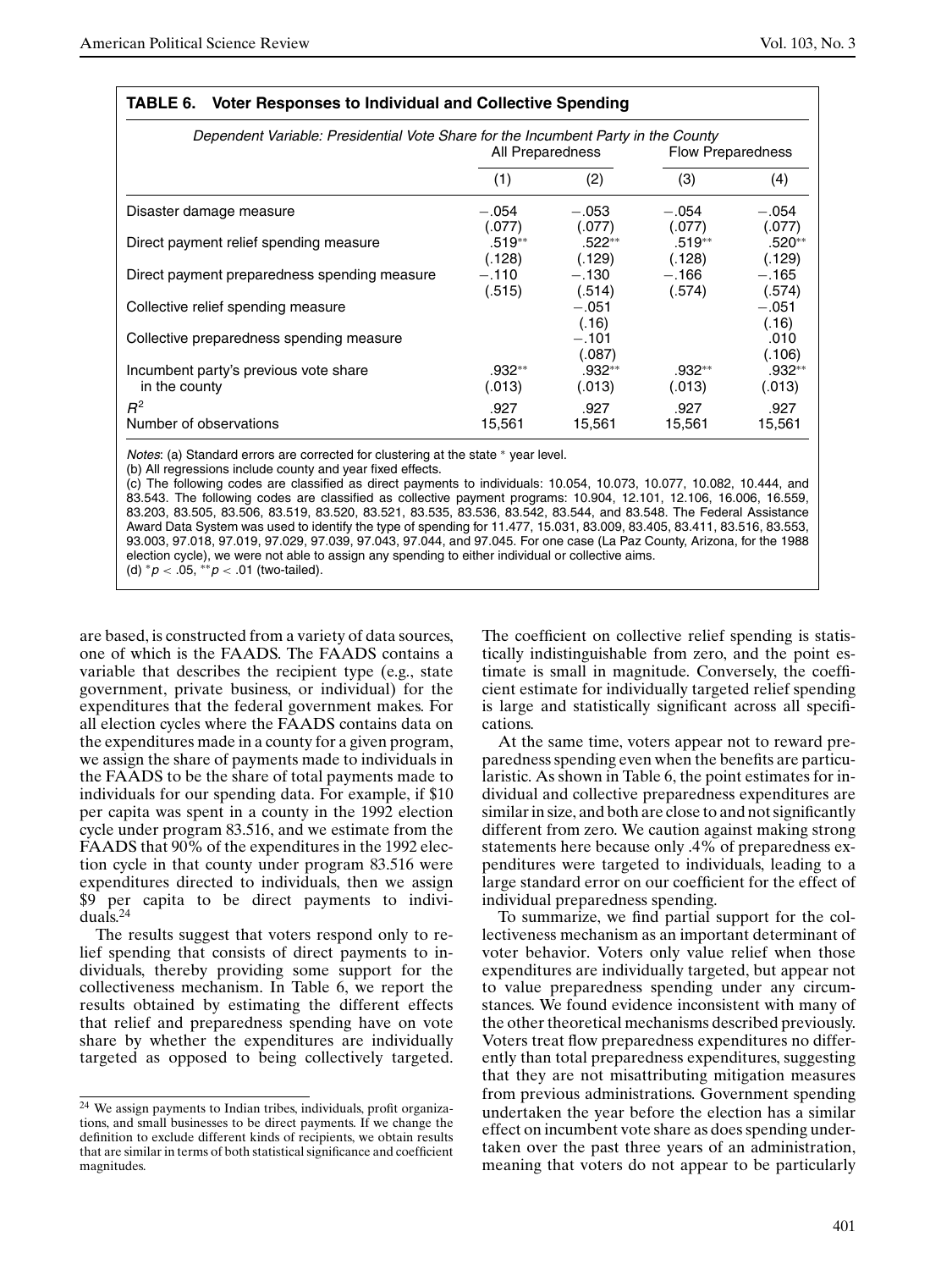shortsighted in the domain of natural disaster spending. Finally, voters are not responsive to larger (and potentially more observable) preparedness and mitigation initiatives.

# **The Cost of Imperfect Retrospection**

Consistent across all results is the finding that voters reward relief spending, but not preparedness spending. What is the cost associated with this behavior? Here, we consider a back-of-the-envelope calculation that gives some idea of the loss in public welfare.

As an example, we consider 2000, the median election cycle in the data for the ratio of relief spending to preparedness spending. In that cycle, per-capita relief spending was \$34.50 and per-capita preparedness spending was \$1.59. Suppose that just \$1 per-capita is added to preparedness, a total increase of about \$291 million that would still leave the federal government spending more than ten times as much on relief as on preparedness.25 Subtracting the \$1 cost of the investment, the approximately \$15 reduction in future damage yields a welfare gain of \$14 from the increase in preparedness. Our estimates therefore suggest that voters would realize a welfare gain of about \$4.07 billion from the \$291 million increase in preparedness spending. This calculation assumes that marginal increases in spending will continue to have the same effect as earlier increases, when it is likely to be the case that the earlier increases will be more powerful than the final ones because the government is likely to pursue the most pressing projects first. Still, it is clear that even a modest political incentive for preparedness spending enough to cause politicians to increase preparedness by just \$1 per capita—would likely increase social welfare by billions of dollars.

Although increased preparedness efforts to reduce damage from natural disasters would substantially increase social welfare, we do not know the optimal mix of relief and preparedness expenditures to maximize efficiency. Indeed, relief spending is important, and our results do not imply that it is inefficient for the government to assist citizens after a disaster takes place or even that relief aid should be reduced in terms of levels, given than some negative effects of disasters are inevitable. The fact that voters reward politicians who provide it is a sign of competent responsiveness. However, the fact that preparedness spending has virtually no electoral utility is clearly suboptimal. It appears that voters incentivize politicians to at least get the *ratio* of preparedness to relief wrong.<sup>26</sup>

# **DISCUSSION**

A government responding to the incentives implied by our results will underinvest in natural disaster preparedness. The inability of voters to effectively hold government accountable thus appears to contribute to significant inefficiencies in government spending because the results show that preparedness spending substantially reduces future disaster damage. Voters are, in a word, myopic. They are not, as we have shown, myopic in the sense that they respond more to spending just before an election than to spending a year or two earlier; rather, they are myopic in the sense that they are unwilling to spend on natural disasters before the disasters have occurred. An ounce of prevention would be far more efficient than a pound of cure, but voters seem interested only in the cure. The resulting inconsistencies in democratic accountability reduce public welfare by discouraging reelection-minded politicians from investing in protection, while encouraging them to provide assistance after harm has already occurred.

Although we consider our findings to be relevant to potential underinvestments in preparedness in areas beyond natural disasters such as preventive medicine, the government almost certainly does not underinvest in all kinds of preparedness. For example, after the attacks on September 11, large investments were made in preventing future attacks on passenger jets. One clear difference between airport security and most natural disaster preparedness measures is that airport security is highly observable and salient. Moreover, this example may be the exception that proves the rule we have demonstrated in this article. When voters provide their elected officials with incentives to make mistakes ranging from insufficient investment in natural disaster preparedness to perhaps excessive attention to airline security—elected officials are likely to provide the inefficient policies that voters implicitly reward.

Moreover, it is possible that major events such as Hurricane Katrina can heighten the value of natural disaster preparedness, but this effect may be temporary. For example, California passed Proposition 1E in 2006, a measure that provided bond financing for \$4.1 billion in flood control measures, with \$3 billion for upgrades to levees in the Central Valley, an area considered by experts to be exposed to catastrophic flooding due to insufficient protection from the existing levee network. Experts characterized the situation as a "ticking time bomb" in January 2005 (California

<sup>&</sup>lt;sup>25</sup> If voters were as responsive to preparedness spending as they are to relief spending, the estimate in column (2) of Table 5 suggests that a \$1 per-capita increase in preparedness would win approximately .22 percentage points of the vote because .454 \*  $(ln(2.59) – ln(1.59)) =$ .22. Chen (2008) concluded that 24.6% of FEMA relief aid in response to Florida hurricanes in 2004 was politically motivated. Applying this amount to total relief would imply that about \$8.50 in percapita relief is politically motivated. Thus, if the political motivation to provide preparedness was about one eighth as large as the political motivation to provide relief, elected officials could be expected to provide roughly an additional \$1 per-capita in preparedness spending.

<sup>26</sup> Expert analyses corroborate the point that this *ratio* may be too low. For instance, the work of Howard Kunreuther (2006, 2008; Kunreuther and Michel-Kerjan 2009) found that government loans to homeowners for mitigation improvements are more cost effective than using tax dollars to compensate postdisaster property damage. Similarly, the American Society of Civil Engineers has estimated that dilapidated American infrastructure, such as collapsing bridges, leaky dams and levees, and outdated power grids, requires \$1.6 trillion in investment (Sofgre 2008).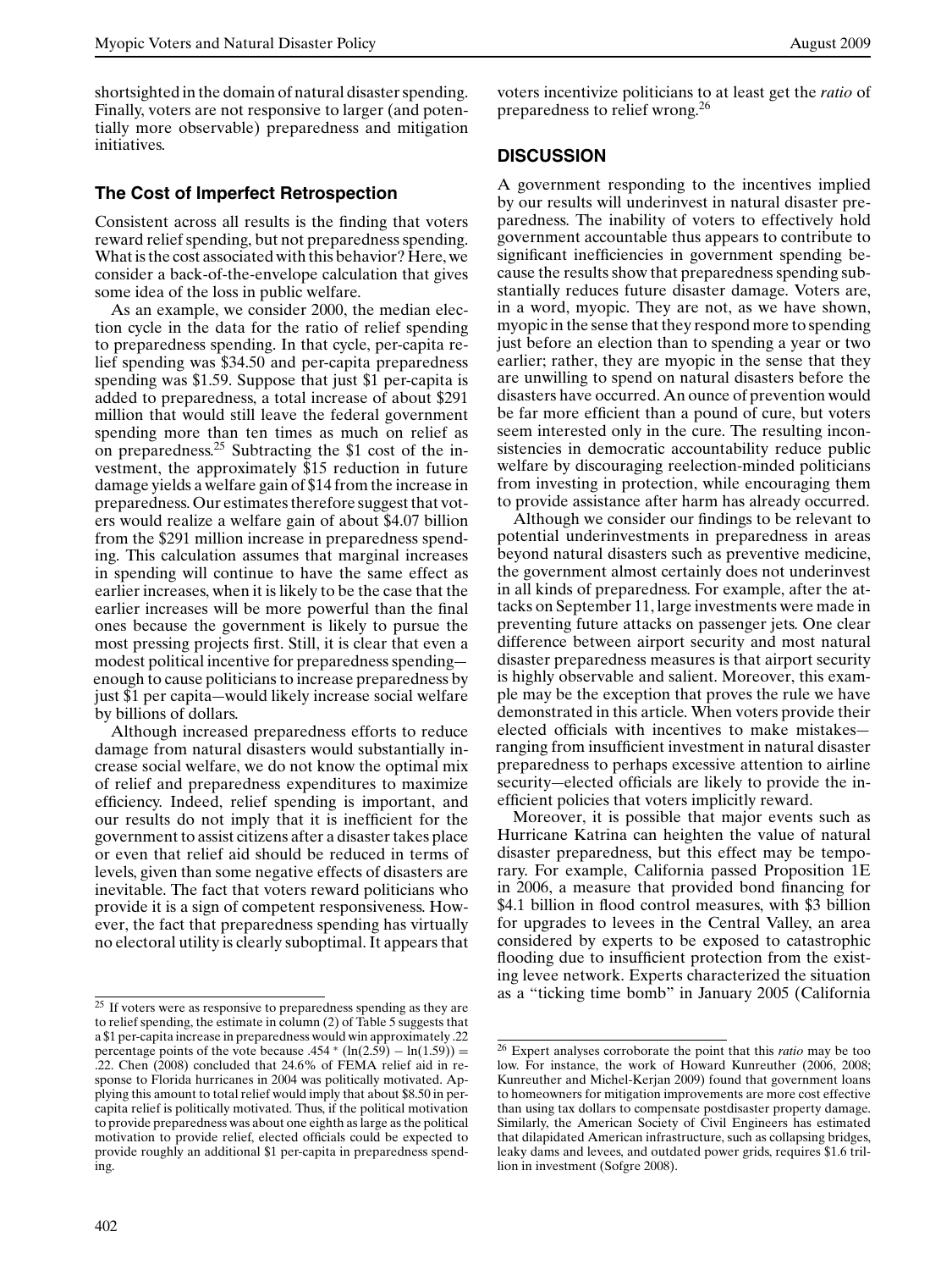Department of Water Resources 2005). The bond proceeds were to be used to obtain federal matching funds for the projects, in addition to financial and technical assistance from federal agencies such as the Army Corps of Engineers.

Despite repeated warnings about the risk of severe flooding in the Central Valley, large-scale action was implemented only after Hurricane Katrina made the danger salient. The importance of Hurricane Katrina in ensuring support for Proposition 1E is suggested by the short argument that supporters of the measure included on the ballot. The argument read, "Our nation learned a tragic lesson from Hurricane Katrina we cannot continue to neglect our unsafe levees and flood control systems" (California Attorney General 2006). The measure passed easily, winning 64% of the vote, including 67% of the vote in Los Angeles County and 56% of the vote in relatively conservative Orange County, despite the fact that neither would be affected directly by the bulk of the proposed spending. For voters in these areas, it appears to be the case that levee repair became a public good that voters were willing to support after Hurricane Katrina made clear the potential costs of inaction.27

A similar phenomenon appears to have occurred at the federal level. Following Hurricane Katrina, Congress passed and President Bush signed the Post-Katrina Emergency Reform Act of 2006, which reorganized FEMA and appropriated \$3.6 billion for levees and other flood control measures.<sup>28</sup> In the immediate aftermath of Katrina, voters in New Orleans also appear to have placed greater value on these preparedness projects. In late 2006, 30% of New Orleans residents said that "repairing the levees, pumps, and floodwalls" should be one of the top two priorities in the rebuilding efforts, ranking this item and crime control as their top two concerns (Kaiser Family Foundation 2007, 55). The increased voter concern for disaster protection appears to have faded significantly since then. By mid-2008, only 2% of New Orleans voters ranked "hurricane protection/rebuilding floodwalls, levees" as the top rebuilding concern (Kaiser Family Foundation 2008, 52). This apparent change in priorities for New Orleans residents suggests that even an event like Hurricane Katrina is likely to increase the salience of preparedness issues only temporarily.

Interestingly, the case of Hurricane Katrina may be anomalous with respect to the electoral benefits of relief spending. The federal government delivered more than \$94.8 billion in relief payments to the Gulf Coast following Katrina (Congressional Budget Office 2007), and the Republican Party suffered heavy losses in the 2006 and 2008 elections. Unlike most disaster events, Hurricane Katrina was highly unique in the substantial amount of media coverage it received. In an Associated Press poll of U.S. news editors and in the Pew Research Center U.S. News Interest Index, Hurricane Katrina was the top world story of 2005 (Kohut, Allen, and Keeter 2005), and most of this coverage focused on the mishandled immediate logistical response to the disaster as opposed to the generous financial response that came later. Hence, voters may have been substantially affected by the early negative media coverage and carried those initially formed attitudes about the administration's competence with them into the voting booth. Nevertheless, the case of Katrina offers two potential extensions to this research. Subsequent studies can explore how the salience of a disaster changes the political effectiveness of relief spending, in addition to more closely examining how logistical response differs from financial response.

Due to the transience of the effect that disasters have on the visibility of preparedness, it is important to note that there is some suggestive evidence that governments may be able to take action to make preparedness salient to voters in a more permanent fashion. In the late 1990s, FEMA introduced Project Impact, a grassroots disaster preparedness initiative that emphasized collaboration between government, businesses, and local community leaders, bypassing state governments (Birkland and Waterman 2008; Wachtendorf and Tierney 2001; Witt 1998). Under Project Impact, FEMA selected a group of 57 communities from all 50 states (as well as Puerto Rico and the District of Columbia) to receive either \$500,000 or \$1-million grants to pursue disaster preparedness and mitigation initiatives (Government Accounting Office 2002). The program targeted areas of varying size and disaster risk. Interviews with participants in the program indicate that people valued the program. It was also credited with helping limit damage from the February 2001 Nisqually earthquake in the Puget Sound, ironically on the very day that the program was cancelled by the Bush Administration (Holdeman 2005). Compared to other counties, the change in the Democrats' vote share from 1996 to 2000 was 1.9% higher in Project Impact counties, a significant difference  $(p = .006)$  (Healy and Malhotra 2009). This estimate is only suggestive of the possibility that voters may have responded to Project Impact because it is not possible to control for the omitted variables that could be driving this difference.<sup>29</sup> Future scholarship could use surveys, as well as lab and field experiments, to determine the extent to which voter decisions can be influenced by government efforts at increasing the salience of issues and policies in areas such as disaster preparedness.

 $27$  However, the coefficient estimates in Table 4 indicate that disaster damages do not significantly predict future preparedness spending, suggesting that only highly salient disasters such as Hurricane Katrina can shift public opinion and public policy in this direction.

<sup>28</sup> Some earlier events appear to have also generated initial bursts in government activity, and the impetus to pursue preparedness in those cases faded over time. In 1965, Hurricane Betsy in New Orleans led to an expanded federal effort to improve the levees and other flood protection measures there. The completion date for the project was eventually pushed back from 1978 to 1991, and finally to 2008, meaning that work was not completed by the time Katrina hit (Burdeau 2008). In addition, Hurricane Andrew in 1992 inspired a reorganization of FEMA by President Clinton and Director James LeeWitt, but preparedness efforts lapsed due to the absence of major storms prior to Hurricane Katrina (Carafano and Mayer 2007).

<sup>29</sup> Our contacts at FEMA stated that they believed Project Impact to be a successful program that substantially boosted morale within the agency.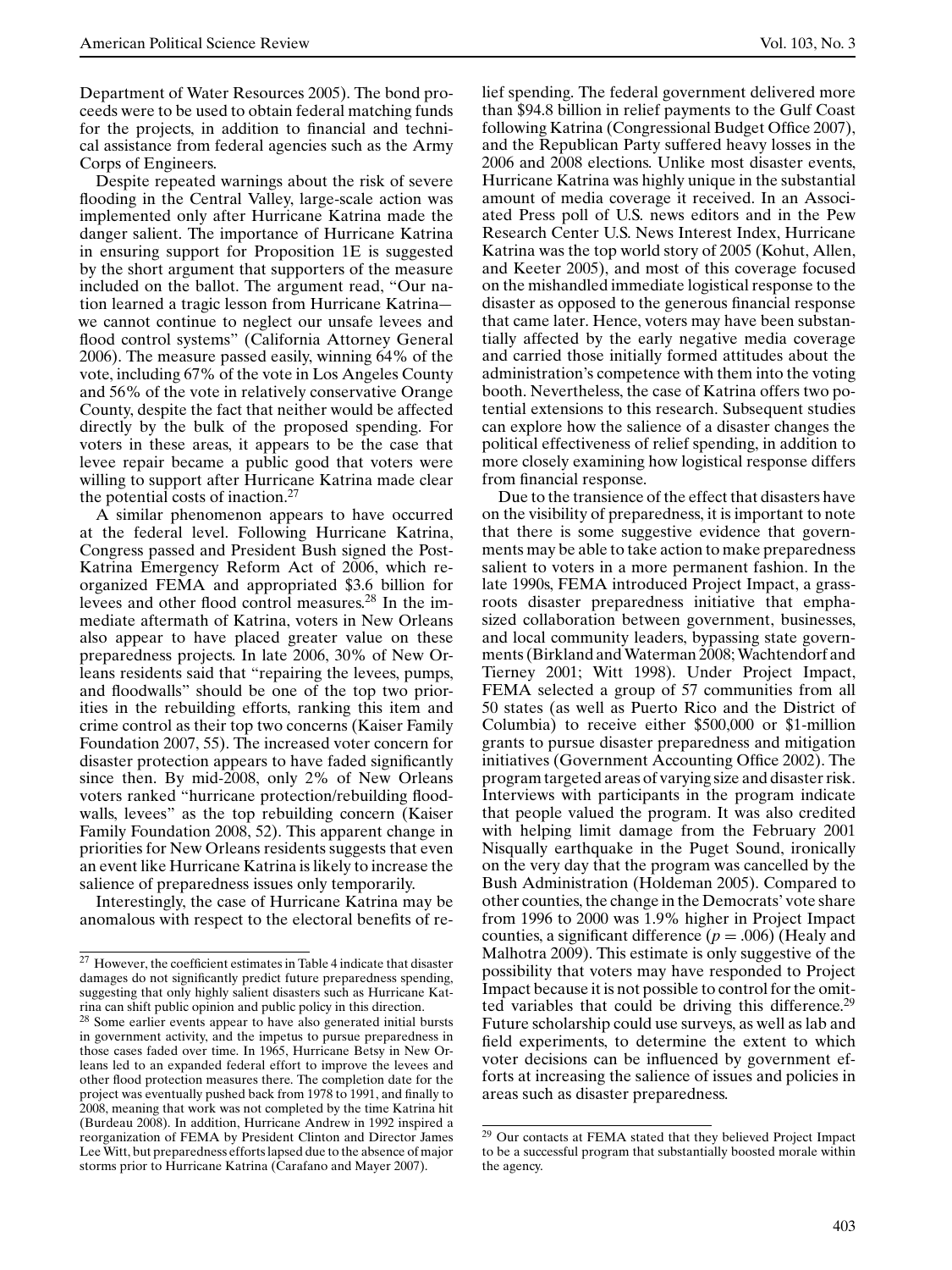Although our results indicate that the incumbent presidential party has not been rewarded for investing in disaster preparedness, it is possible that voters could credit members of Congress for those initiatives. A natural extension to this analysis is to explore whether similar effects are observed in House and Senate elections. We conducted a preliminary exploration of this question by estimating analogous models predicting the vote share for the incumbent Senate party in the county as the dependent variable. For a variety of potential reasons, we did not obtain precise coefficient estimates from which to draw firm conclusions.<sup>30</sup> Across all specifications that we considered, though, preparedness spending entered with a near-zero coefficient. We anticipate that future research more closely examining Congressional elections will find that members of Congress, like presidents, are not rewarded for preparedness spending.

Subsequent research could also apply our empirical strategy of simultaneously examining voting decisions, government policy, and associated outcomes to issues such as education or health care, as well as explore potential ingredients for improved retrospection. A more complete understanding of how citizens value preparedness and relief across a variety of domains could both advance our theoretical understanding of retrospective voting and help inform policy making. Through an analysis of voter responses to disaster relief and preparedness spending, we have addressed outstanding questions in the long-standing and extensive literature on citizen competence in democratic societies. Examining actual decisions by the electorate, we found heterogeneity with respect to the public's responsiveness to various government policies. However, we have also shown that the mere presence of responsiveness does not necessarily indicate citizen competence and that failures in accountability can lead to substantial welfare losses.

#### **APPENDIX: DATA SOURCES**

**Elections Data:** For 1984 and 1988, the county-level voting data come from *General Election Data for the United States, 1950–1990*, a database held at the ICPSR. For 1992–2004, the voting data are from Congressional Quarterly's Voting and Elections Collection.

**Natural Disaster Data:** The data on natural disaster events and damages for 1984–2004 come from the Spatial Hazard Events and Losses Database for the United States, a database hosted by the University of South Carolina. The data can be accessed at www.sheldus.org.

**Government Spending Data:** The government spending data come from the *Consolidated Federal Funds Report*. For 1993–2004, the data come from the U.S. Census Bureau's online database: www.census.gov/govs/www/cffr.html. For 1985–1992, the data are held at the ICPSR. The spending categories are identified using the five-digit code names provided by the Catalog of Federal Domestic Assistance (www.cfda.gov). The data on per-capita federal government spending come from *Historical, Demographic, Economic, and Social Data: The United States, 1790–2000*, a database held at the ICPSR. The Federal Assistance Award Data System is used to identify expenditures that consist of direct payments. For 1996–2004, the Census Bureau's website has the data. For 1984–1995, we obtained data from Bickers and Stein's database (www.policydata.net).

**County Income Data:** The county-level income data come from the Small Area Income and Poverty Estimates constructed by the Census Bureau, primarily from the Current Population Survey. The data can be accessed at www.census.gov/hhes/www/saipe/index.html.

**County Demographic Data:** The data on the demographic composition of counties come from the Census Bureau's Historical Population Estimates series. The data can be accessed at www.census.gov/popest/archives/.

#### **REFERENCES**

- Achen, Christopher H., and Larry M. Bartels. 2004a. "Blind Retrospection: Electoral Responses to Drought, Flu, and Shark Attacks." Princeton University. Working Paper.
- Achen, Christopher H., and Larry M. Bartels. 2004b. "Musical Chairs: Pocketbook Voting and the Limits of Democratic Accountability." Presented at the Annual Meeting of the American Political Science Association, Chicago.
- Achen, Christopher H., and Larry M. Bartels. 2005. "Partisan Hearts and Gall Bladders: Retrospection and Realignment in the Wake of the Great Depression." Presented at the Annual Meeting of the Midwest Political Science Association, Chicago.
- Alesina, Alberto, John Londregan, and Howard Rosenthal. 1993. "A Model of the Political Economy of the United States." *American Political Science Review* 87: 12–33.
- Ansolabehere, Stephen, Alan Gerber, and James Snyder. 2002. "Equal Votes, Equal Money: Court-Ordered Redistricting and Public Expenditures in the American States." *American Political Science Review* 96: 767–77.
- Bartels, LarryM. 2008. "The Irrational Electorate."*Wilson Quarterly* 32: 44–50.
- Berry, Christopher R., and William G. Howell. 2007. "Accountability and Local Elections: Rethinking Retrospective Voting." *Journal of Politics* 69: 844–58.
- Besley, Tim, and Robin Burgess. 2002. "The Political Economy of Government Responsiveness: Theory and Evidence from India." *Quarterly Journal of Economics* 117: 1415–51.
- Birkland, Thomas, and Sarah Waterman. 2008. "Is Federalism the Reason for Policy Failure in Hurricane Katrina?" *Publius: The Journal of Federalism* 38: 692–714.
- Buchanan, James M., and Gordon Tullock. 1962. *The Calculus of Consent: Logical Foundations of Constitutional Democracy*. Ann Arbor: University of Michigan Press.
- Burby, Raymond J. 2001. "Flood Insurance and Floodplain Management: The U.S. Experience." *Global Environmental Change Part B: Environmental Hazards* 3: 111–22.
- Burdeau, Cain. 2008. "New Orleans Repeating Deadly Levee Mistakes." *Associated Press*, August 23.
- California Attorney General. 2006. "Disaster Preparedness and Flood Preparedness Bond Act of 2006." Text obtained from the website of the California Secretary of State. http://www.sos.ca.gov/ elections/vig\_06/general\_06/pdf/proposition\_1e/entire\_prop1e.pdf (Accessed October 2008).
- California Department of Water Resources. 2005. "Flood Warnings: Responding to the Flood Crisis in California." January White Paper.
- Campbell, Angus, Philip E. Converse, Warren E. Miller, and Donald Stokes. 1960. *The American Voter*. New York: Wiley.

<sup>30</sup> Potential reasons include the volatility in Senate elections, and the fact that in states where the partisanship of the incumbent senator and the president are not the same, the effect of spending on Senate vote share may be cancelled out by two competing forces—voter responsiveness to the incumbent senator's efforts on behalf of himor herself, and the presidential administration's efforts on behalf of the challenger.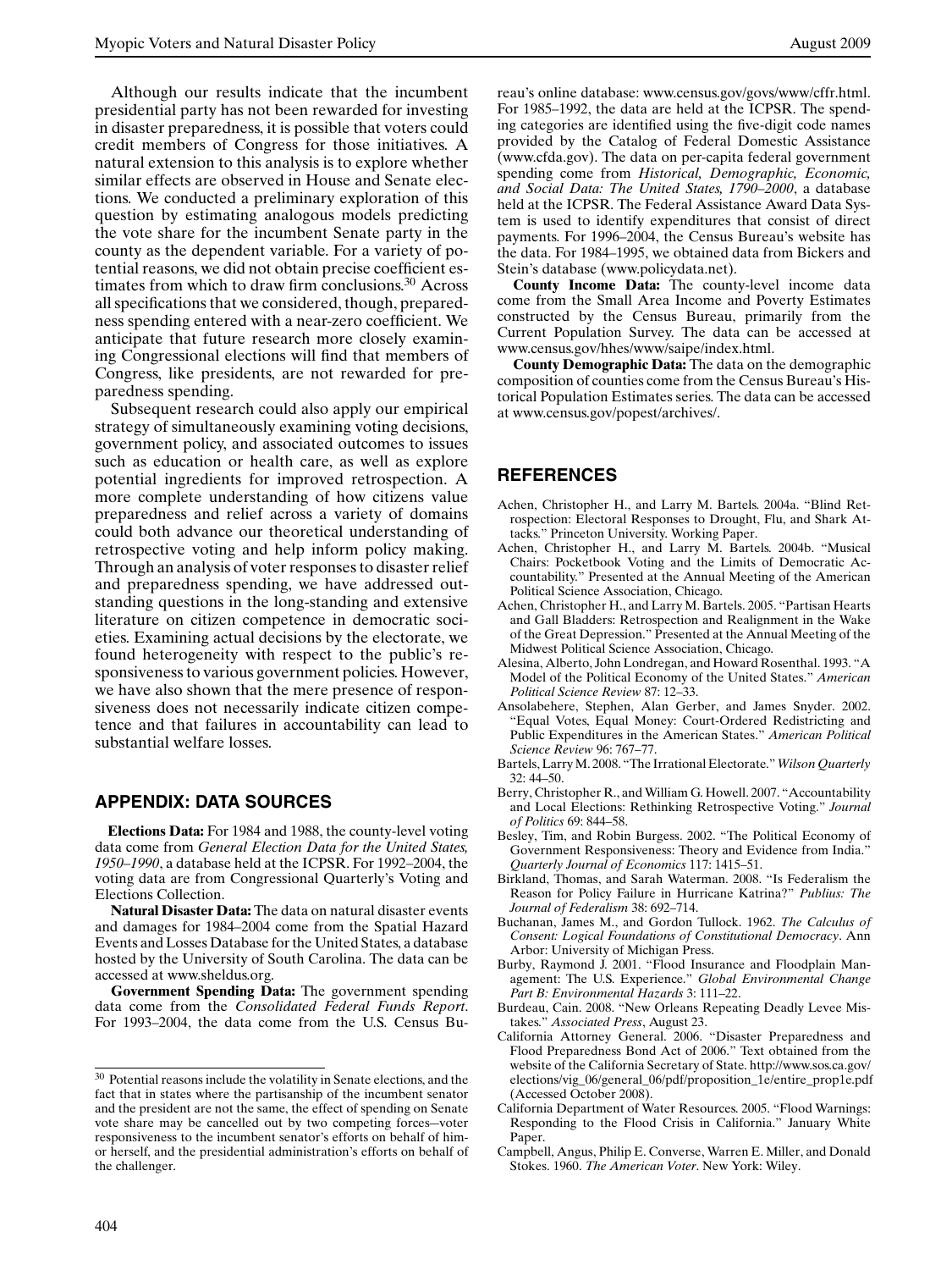- Caplan, Bryan. 2007. *The Myth of the Rational Voter: Why Democracies Choose Bad Policies* Princeton, NJ: Princeton University Press.
- Carafano, James J., and Matt A. Mayer. 2007. "FEMA and Federalism: Washington Is Moving in the Wrong Direction." Heritage Foundation Backgrounder No. 2032.
- Chen, Jowei. 2008. "Buying Votes with Public Funds in the US Presidential Election: Are Swing or Core Voters Easier to Buy Off?" Stanford University. Working Paper.
- Cohen, Charles, and Eric Werker. 2008. "The Political Economy of 'Natural' Disasters." *Journal of Conflict Resolution* 52: 795– 819.
- Congressional Budget Office. 2007. *The Federal Government's Spending and Tax Actions in Response to the 2005 Gulf Coast Hurricanes*. Washington, DC: Congressional Budget Office.
- Converse, Philip E. 1964. "The Nature of Belief Systems in Mass Publics." In *Ideology and Discontent*, ed. D.E. Apter. New York: Free Press, 206–61.
- Delli Carpini, Michael X., and Scott Keeter. 1996. *What Americans Know About Politics and Why It Matters*. New Haven, CT: Yale University Press.
- Fair, Ray C. 1978. "The Effect of Economic Events on Votes for President." *Review of Economics and Statistics* 40: 159–73.
- Ferejohn, John. 1974. *Pork Barrel Politics: Rivers and Harbors Legislation, 1947–1968*. Stanford, CA: Stanford University Press.
- Fiorina, Morris P. 1981. *Retrospective Voting in American National Elections*. New Haven, CT: Yale University Press.
- Freeman, Paul, and Howard Kunreuther. 2003. "Managing Environmental Risk Through Insurance." *International Yearbook of Environmental and Resource Economics*, eds. Henk Folmer and Tom Tietenberg. Cheltenham, UK: Edward Elgar, 159–89.
- Garrett, Thomas A., and Russell S. Sobel. 2003. "The Political Economy of FEMA Disaster Payments." *Economic Inquiry* 41: 496–509.
- Gerber, Alan S., and Donald P. Green. 1998. "Rational Learning and Partisan Attitudes." *American Journal of Political Science* 42: 794–818.
- Gomez, Brad T., and J. Matthew Wilson. 2006. "Cognitive Heterogeneity and Economic Voting: A Comparative Analysis of Four Democratic Electorates." *American Journal of Political Science* 50: 127–45.
- Government Accounting Office. 2002. "Hazard Mitigation: Proposed Changes to FEMA's Multihazard Programs Present Challenges." Report to the Senate Committee on Governmental Affairs.
- Green, Donald P. 1992. "The Price Elasticity of Mass Preferences." *American Political Science Review* 86: 128–48.
- Grose, Christian R., and Bruce I. Oppenheimer. 2007. "The Iraq War, Partisanship, and Candidate Attributes: Variations in Partisan Swing in the 2006 U.S. House Elections." *Legislative Studies Quarterly* 32: 531–58.
- Gwartney, James D., Richard L. Stroup, Russell S. Sobel, and David A. Macpherson. 2008. *Economics: Private and Public Choice*. Boston: South-Western College.
- Healy, Andrew, and Neil Malhotra. 2009. "Voter Responses to Grassroots Preparedness Initiatives: The Case of Project Impact." Loyola Marymount University. Working Paper.
- Hibbing, John R., and John R. Alford. 1981. "The Electoral Impact of Economic Conditions: Who Is Held Responsible?" *American Journal of Political Science* 25: 423–39.
- Holdeman, Eric. 2005. "Destroying FEMA." *The Washington Post*, August 30.
- Imai, Kosuke, and David A. Van Dyk. 2004. "Causal Inference with General Treatment Regimes: Generalizing the Propensity Score," *Journal of the American Statistical Association* 99: 854–66.
- Iyengar, Shanto, and Donald R. Kinder. 1987. *News That Matters.* Chicago: The University of Chicago Press.
- Jordan, Mary. 2006. "Federal Disaster Recovery Programs: Brief Summaries." Congressional Research Service Report No. RL31734.
- Kaiser Family Foundation. 2007. "Giving Voice to the People of New Orleans: The Kaiser Post-Katrina Baseline Survey." Menlo Park, CA: Henry J. Kaiser Family Foundation.
- Kaiser Family Foundation. 2008. "New Orleans Three Years After the Storm: The Second Kaiser Post-Katrina Survey, 2008." Menlo Park, CA: Henry J. Kaiser Family Foundation.
- Karol, David, and Edward Miguel. 2007. "The Electoral Cost of War: Iraq Casualties and the 2004 U.S. Presidential Election." *Journal of Politics* 69: 633–48.
- Key, V. O. 1966. *The Responsible Electorate: Rationality in Presidential Voting 1936–1960*. New York: Vintage Books.
- Kinder, Donald R., and D. Roderick Kiewiet. 1979. "Economic Grievances and Political Behavior: The Role of Personal Discontents and Collective Judgments in Congressional Voting." *American Journal of Political Science* 23: 495–527.
- Kohut, Andrew, Jodie T. Allen, and Scott Keeter. 2005. ''What Was and Wasn't on the Public's Mind and How Opinions Changed During 2005.'' Pew Research Center. http://peoplepress.org/commentary/?analysisid=125 (Accessed August 5, 2009).
- Kramer, Gerald, H. 1971. "Short Term Fluctuations in U.S. Voting Behavior, 1896–1964." *American Political Science Review* 65: 131– 43.
- Kuklinski, James H., Paul J. Quirk, Jennifer Jerit, David Schwieder, and Robert F. Rich. 2000. "Misinformation and the Currency of Democratic Citizenship." *Journal of Politics* 62: 790- 816.
- Kunreuther, Howard. 1996. "Mitigating Disaster Losses through Insurance." *Journal of Risk and Uncertainty* 12: 171–87.
- Kunreuther, Howard. 2006. "Disaster Mitigation and Insurance: Learning from Katrina." *Annals of the American Academy of Political and Social Science* 604: 208–27.
- Kunreuther, Howard. 2008. "Reducing Losses from Catastrophic Risks through Long-Term Insurance and Mitigation." *Social Research* 75 (3): 905–30.
- Kunreuther, Howard, and Erwann Michel-Kerjan. 2009. *At War with the Weather*. Cambridge, MA: MIT Press.
- Lau, Richard R., and David P. Redlawsk. 2006. *How Voters Decide: Information Processing During Election Campaigns*. Cambridge: Cambridge University Press.
- Levitt, Steven, and James Snyder. 1997. "The Impact of Federal Spending on House Election Outcomes." *Journal of Political Economy* 105: 30–53.
- Lewis-Beck, Michael S. 1988. *Economics and Elections: The Major Western Democracies*. Ann Arbor: University of Michigan Press.
- Lizzeri, Alessandro, and Nicola Persico. 2001. "The Provision of Public Goods under Alternative Electoral Incentives." *American Economic Review* 91: 225–39.
- Lupia, Arthur. 1994. "Shortcuts versus Encyclopedias: Information and Voting Behavior in California Insurance Reform Elections." *American Political Science Review* 88: 63–76.
- Lupia, Arthur, and Matthew D. McCubbins. 1998. *The Democratic Dilemma: Can Citizens Learn What They Need to Know?* Cambridge: Cambridge University Press.
- Malhotra, Neil, and Alexander G. Kuo. 2008. "Attributing Blame: The Public's Response to Hurricane Katrina." *Journal of Politics* 70: 120–35.
- Markus, Gregory B. 1988. "The Impact of Personal and National Economic Conditions on the Presidential Vote: A Pooled Cross-Sectional Analysis," *American Journal of Political Science* 32: 137– 54.
- Markus, Gregory B. 1992. "The Impact of Personal and National Economic Conditions on Presidential Voting, 1956–1988." *American Journal of Political Science* 36: 829–34.
- Mayhew, David R. 1974. *Congress: The Electoral Connection*. New Haven, CT: Yale University Press.
- McGillivray, Fiona. 2004. *Privileging Industry: The Comparative Politics of Trade and Industrial Policy*. Princeton, NJ: Princeton University Press.
- Miller, Joanne M., and Jon A. Krosnick. 2000. "News Media Impact on the Ingredients of Presidential Evaluations: Politically Knowledgeable Citizens Are Guided by a Trusted Source." *American Journal of Political Science* 44: 295–309.
- Mullainathan, Sendhil, and Andrei Shleifer. 2005. "The Market for News." *American Economic Review* 95: 1031–53.
- Nadeau, Richard, and Michael S. Lewis-Beck. 2001. "National Economic Voting in U.S. Presidential Elections." *Journal of Politics* 63 (1): 159–81.
- Nadiri, M. Ishaq, and Ingmar Prucha. 1996. "Estimation of Depreciation Rate of Physical and R & D Capital in the U.S. Total Manufacturing Sector." *Economic Inquiry* 34: 43–56.